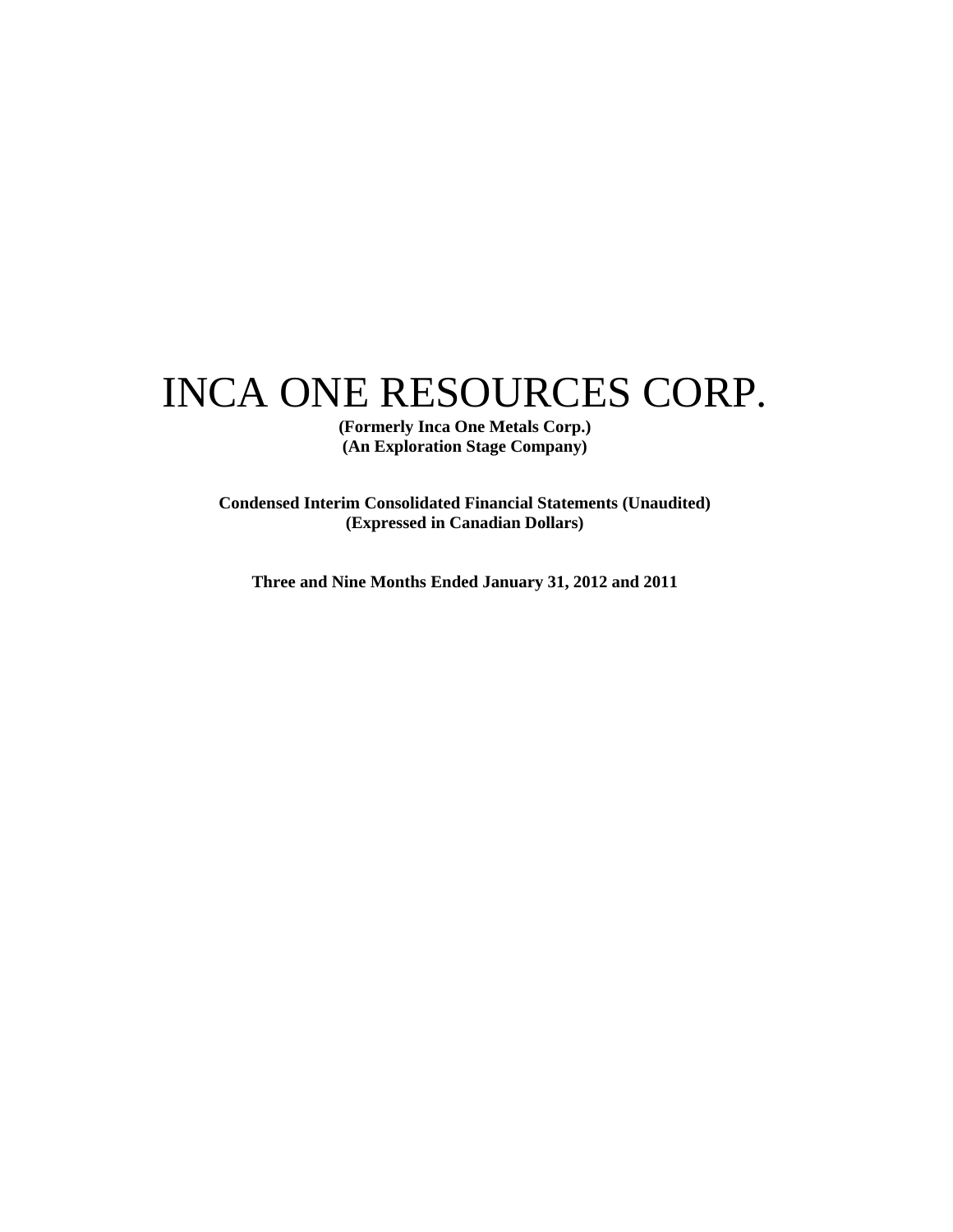### **INCA ONE RESOURCES CORP.**

**(Formerly Inca One Metals Corp.)** 

**(the "Company")** 

### **CONDENSED INTERIM CONSOLIDATED FINANCIAL STATEMENTS Three and nine months ended January 31, 2012 and 2011**

#### **NOTICE OF NO AUDITOR REVIEW OF INTERIM FINANCIAL STATEMENTS**

The management of Inca One Resources Corp. is responsible for the preparation of the accompanying unaudited condensed interim consolidated financial statements. The unaudited condensed interim consolidated financial statements have been prepared using accounting policies in compliance with International Financial Reporting Standards for the preparation of condensed interim consolidated financial statements and are in accordance with IAS 34 - Interim Financial Reporting.

The Company's auditor has not performed a review of these condensed interim consolidated financial statements in accordance with the standards established by the Canadian Institute of Chartered Accountants for a review of interim financial statements by an entity's auditor.

March 20, 2012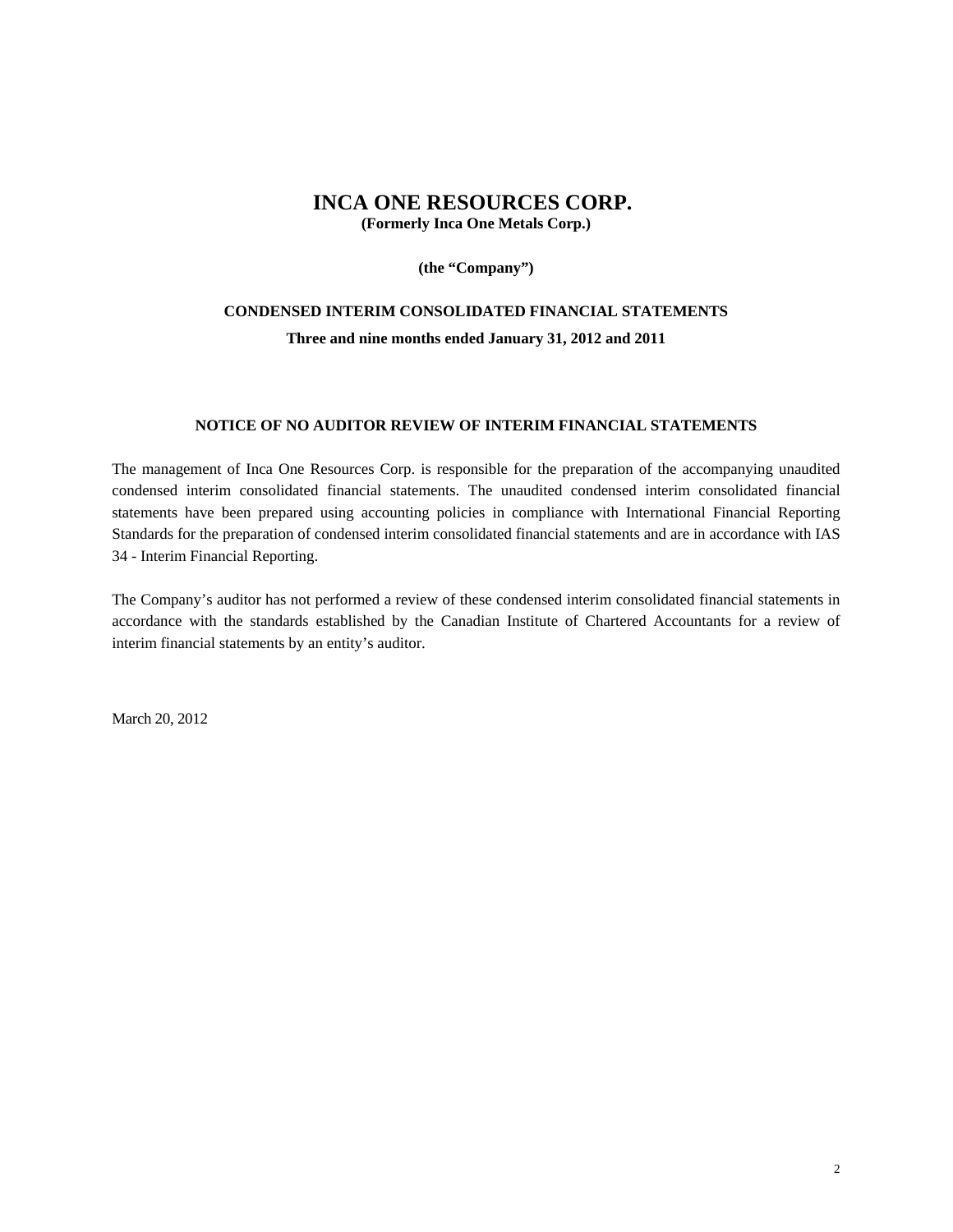(An Exploration Stage Company)

#### Condensed Interim Consolidated Statements of Financial Position (Unaudited) (Expressed in Canadian Dollars)

|                                            | January 31,  | April 30,   | May 1,        |
|--------------------------------------------|--------------|-------------|---------------|
|                                            | 2012         | 2011        | 2010          |
|                                            |              | (Note 10)   | (Note 10)     |
|                                            |              |             |               |
|                                            | $\mathbb{S}$ | \$          | \$            |
| <b>Assets</b>                              |              |             |               |
| Current:                                   |              |             |               |
| Cash and cash equivalents                  | 1,073,938    | 700,853     | 163,483       |
| Receivables (Note 4)                       | 115,103      | 44,302      | 228,729       |
| Prepaid expenses and deposits              | 54,390       | 1,200       |               |
|                                            | 1,243,431    | 746,355     | 392,212       |
| Equipment                                  | 20,006       | 2,321       |               |
| Exploration and evaluation assets (Note 5) | 1,005,154    | 158,097     |               |
|                                            | 2,268,591    | 906,773     | 392,212       |
|                                            |              |             |               |
| <b>Liabilities</b>                         |              |             |               |
| Current:                                   |              |             |               |
| Accounts payable and accrued liabilities   | 44,436       | 71,658      | 54,830        |
| Loans payable (Note 6)                     |              | 120,000     |               |
|                                            | 44,436       | 191,658     | 54,830        |
| <b>Shareholders' Equity</b>                |              |             |               |
| Share capital (Note 7)                     | 6,896,413    | 4,848,237   | 4,067,480     |
| Reserves (Note 7)                          | 826,915      | 516,967     | 448,745       |
| Deficit                                    | (5,499,173)  | (4,650,089) | (4, 178, 843) |
|                                            | 2,224,155    | 715,115     | 337,382       |
|                                            |              |             |               |
|                                            | 2,268,591    | 906,773     | 392,212       |

Nature of operations (Note 1) Subsequent event (Note  $5(a)$ )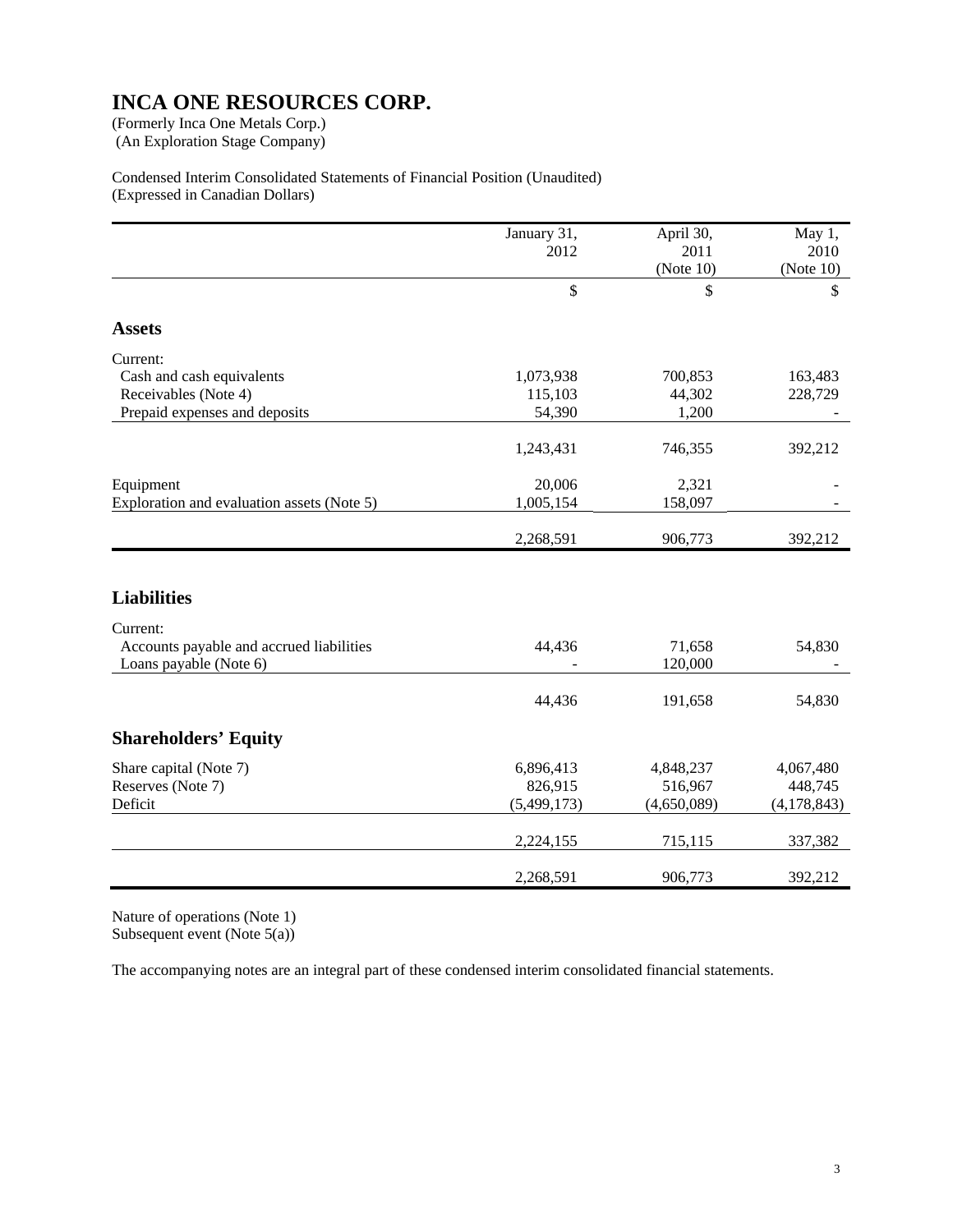(An Exploration Stage Company)

Condensed Interim Consolidated Statements of Loss and Comprehensive Loss (Unaudited) (Expressed in Canadian Dollars)

|                                                 | Three months ended January 31, |            |            | Nine months ended January 31, |
|-------------------------------------------------|--------------------------------|------------|------------|-------------------------------|
|                                                 | 2012                           | 2011       | 2012       | 2011                          |
|                                                 | \$                             | \$         | \$         | \$                            |
| Administrative expenses:                        |                                |            |            |                               |
| Consulting and management fees                  | 46,875                         | 22,500     | 145,885    | 44,745                        |
| Depreciation                                    | (14)                           | 102        | 625        | 307                           |
| Office, rent and administration                 | 44,870                         | 12,274     | 98,692     | 26,435                        |
| Professional fees                               | 1,451                          | 14,466     | 38,964     | 24,004                        |
| Regulatory fees                                 | (682)                          | 1,447      | 7,301      | 11,853                        |
| Share-based payments (Note 7(d))                | 35,922                         |            | 335,558    | 27,739                        |
| Transfer agent and shareholder information      | 8,935                          | 6,297      | 18,007     | 12,621                        |
| Travel, advertising and promotion               | 81,613                         | 80,539     | 211,105    | 86,350                        |
|                                                 | 218,970                        | 137,625    | 856,137    | 234,054                       |
| Loss before other items                         | (218,970)                      | (137, 625) | (856, 137) | (234, 054)                    |
| Other items:                                    |                                |            |            |                               |
| Foreign exchange gain (loss)                    | (853)                          |            | 972        |                               |
| Finance and other costs (Note 6)                | (10, 542)                      | (3,747)    | (13,083)   | (7,275)                       |
| Finance income                                  | 14,026                         | 479        | 19,164     | 661                           |
|                                                 | 2,631                          | (3,268)    | 7,053      | (6,614)                       |
| Net loss for the period                         | (216, 339)                     | (140, 893) | (849, 084) | (240, 668)                    |
| Other comprehensive loss:                       |                                |            |            |                               |
| Cumulative translation adjustment               | (641)                          |            | (610)      |                               |
| Total comprehensive loss for the period         | (216,980)                      | (140, 893) | (849, 694) | (240, 668)                    |
| Basic and diluted loss per share (Note $7(g)$ ) | (0.01)                         | (0.01)     | (0.04)     | (0.02)                        |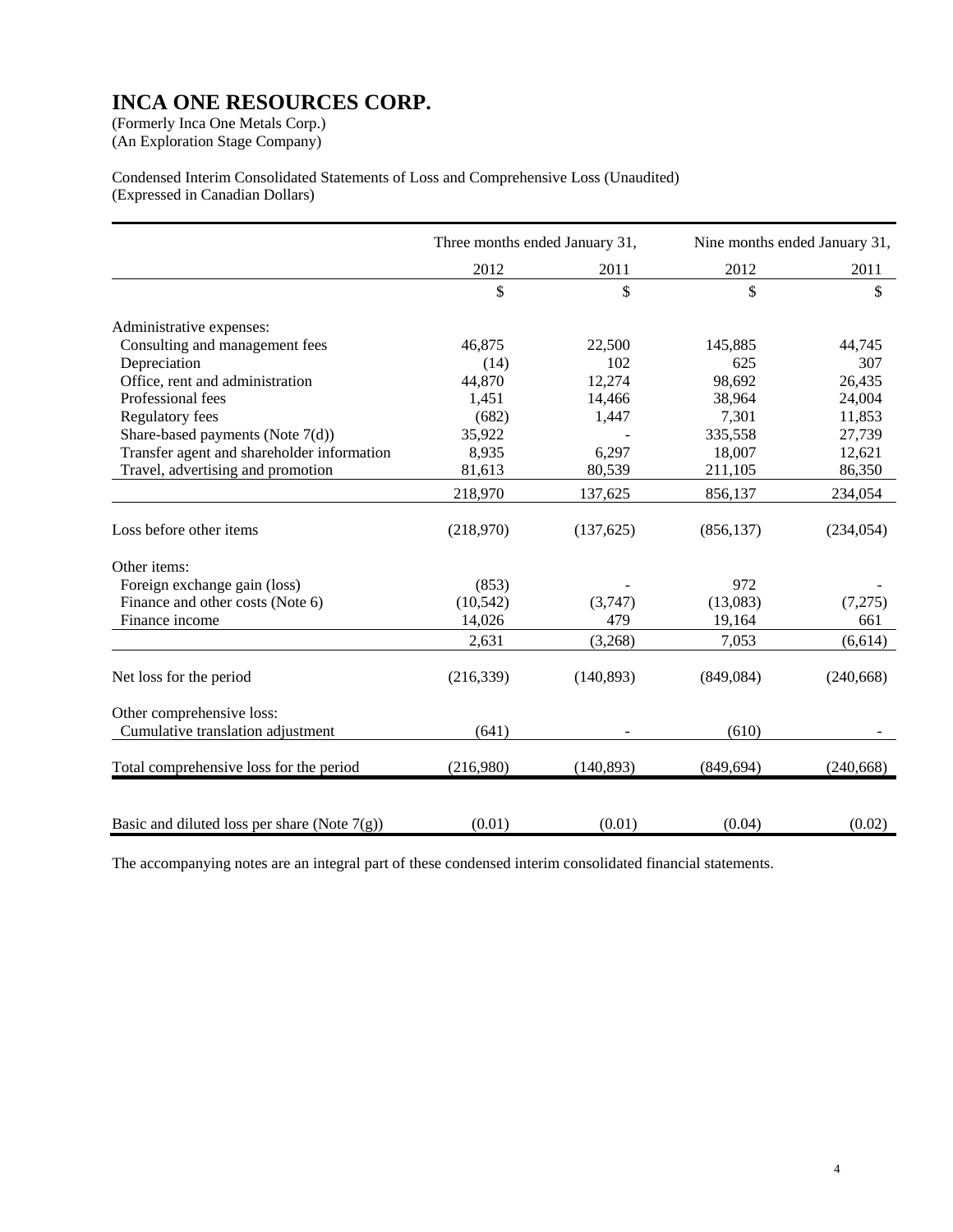### **INCA ONE RESOURCES CORP.**

(Formerly Inca One Metals Corp.) (An Exploration Stage Company)

Condensed Interim Consolidated Statements of Changes in Equity (Unaudited) (Expressed in Canadian Dollars)

|                                                           | Share Capital    |            |                  |          | Reserves                           |        |                          | Deficit     | Total                   |
|-----------------------------------------------------------|------------------|------------|------------------|----------|------------------------------------|--------|--------------------------|-------------|-------------------------|
|                                                           | Common<br>shares | Amount     | Stock<br>options | Warrants | Foreign<br>currency<br>translation | Other  | Total                    |             | shareholders'<br>equity |
|                                                           | #                | \$         | $\mathbb{S}$     | \$       | \$                                 | \$     | $\mathbb{S}$             | \$          | \$                      |
| Balance, May 1, 2010                                      | 9,619,039        | 4,067,480  | 88,600           | 360,145  |                                    |        | 448,745                  | (4,178,843) | 337,382                 |
| Net loss for the period                                   |                  |            |                  |          |                                    |        |                          | (240, 668)  | (240, 668)              |
| Private placement                                         | 805,001          | 72,450     |                  |          |                                    |        |                          |             | 72,450                  |
| Share issuance costs                                      | $\sim$           | (19, 147)  |                  |          |                                    |        |                          |             | (19, 147)               |
| Finder's fees                                             | 80,500           | 7,245      |                  |          |                                    |        |                          |             | 7,245                   |
| Exercise of warrants                                      | 150,000          | 18,750     |                  |          |                                    |        |                          |             | 18,750                  |
| Escrow shares cancellation                                | (109, 245)       | (42, 931)  |                  |          |                                    | 42,931 | 42,931                   |             | $\sim$                  |
| Share-based payments                                      |                  | ÷,         | 27,739           |          |                                    |        | 27,739                   |             | 27,739                  |
| Balance, January 31, 2011                                 | 10,545,295       | 4,103,847  | 116,339          | 360,145  | $\sim$                             | 42,931 | 519,415                  | (4,419,511) | 203,751                 |
| Net loss for the period                                   |                  |            |                  |          |                                    |        | $\overline{\phantom{a}}$ | (230,578)   | (230,578)               |
| Exercise of warrants                                      | 5,914,412        | 739,302    |                  |          |                                    |        |                          |             | 739,302                 |
| Exercise of options                                       | 12,000           | 5,088      | (2, 448)         |          |                                    |        | (2, 448)                 |             | 2,640                   |
| Balance, April 30, 2011                                   | 16,471,707       | 4,848,237  | 113,891          | 360,145  |                                    | 42,931 | 516,967                  | (4,650,089) | 715,115                 |
| Comprehensive loss for the period                         |                  |            |                  |          | (610)                              |        | (610)                    | (849, 084)  | (849, 694)              |
| Private placement                                         | 5,000,000        | 2,000,000  |                  |          |                                    |        |                          |             | 2,000,000               |
| Share issuance costs<br>Shares issued for exploration and |                  | (183, 582) |                  |          |                                    |        |                          |             | (183, 582)              |
| evaluation assets                                         | 200,000          | 74,000     |                  |          |                                    |        |                          |             | 74,000                  |
| Finder's fees                                             | 97,750           | 38,800     |                  |          |                                    |        |                          |             | 38,800                  |
| Exercise of warrants                                      | 751,667          | 93,958     |                  |          |                                    |        |                          |             | 93,958                  |
| <b>Expired warrants</b>                                   |                  | 25,000     |                  | (25,000) |                                    |        | (25,000)                 |             |                         |
| Share-based payments                                      |                  |            | 335,558          |          |                                    |        | 335,558                  |             | 335,558                 |
| Balance, January 31, 2012                                 | 22,521,124       | 6,896,413  | 449,449          | 335,145  | (610)                              | 42,931 | 826,915                  | (5,499,173) | 2,224,155               |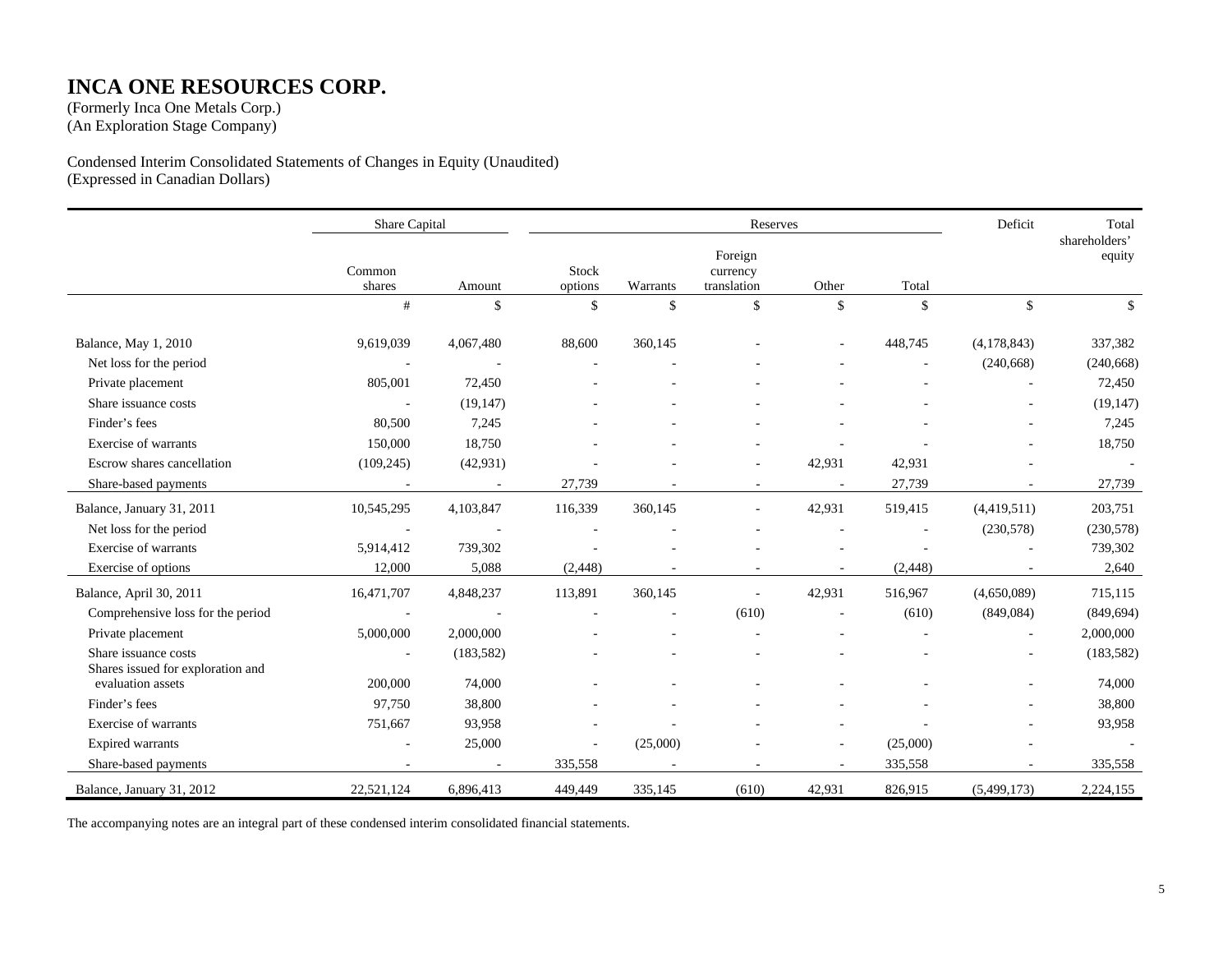(An Exploration Stage Company)

Condensed Interim Consolidated Statements of Cash Flows (Unaudited) (Expressed in Canadian Dollars)

|                                                            | Nine months ended January 31, |            |
|------------------------------------------------------------|-------------------------------|------------|
|                                                            | 2012                          | 2011       |
|                                                            | \$                            | \$         |
| Cash was provided by (used in):                            |                               |            |
| Operating activities:                                      |                               |            |
| Net loss for the period                                    | (849, 084)                    | (240, 668) |
| Adjustments for:                                           |                               |            |
| Depreciation                                               | 625                           | 307        |
| Foreign exchange gain                                      | (610)                         |            |
| Share-based payments                                       | 335,558                       | 27,739     |
| Changes in non-cash working capital accounts:              |                               |            |
| Receivables                                                | (72, 400)                     | (23, 242)  |
| Prepaid expenses and deposits                              | (53,190)                      | (1,200)    |
| Accounts payable and accrued liabilities                   | (27, 222)                     | (38,290)   |
|                                                            | (666, 323)                    | (275, 354) |
| Financing activities:                                      |                               |            |
| Proceeds (repayment) of loans payable                      | (120,000)                     | 120,000    |
| Proceeds on issuance of securities                         | 1,947,075                     | 318,713    |
|                                                            | 1,827,075                     | 438,713    |
|                                                            |                               |            |
| Investing activities:                                      |                               |            |
| Purchase of equipment                                      | (19, 562)                     | (2,731)    |
| Exploration and evaluation assets                          | (768, 105)                    | (67, 188)  |
|                                                            | (787, 667)                    | (69, 919)  |
| Increase in cash and cash equivalents                      | 373,085                       | 93,440     |
|                                                            |                               |            |
| Cash and cash equivalents, beginning of period             | 700,853                       | 163,483    |
| Cash and cash equivalents, end of period                   | 1,073,938                     | 256,923    |
|                                                            |                               |            |
| Cash and cash equivalents consist of:                      |                               |            |
| Cash                                                       | 8,920                         | 56,923     |
| <b>Guaranteed Investment Certificates</b>                  | 1,065,018                     | 200,000    |
| Supplementary information:                                 |                               |            |
| Non-cash financing and investing activities:               |                               |            |
| Shares issued for finder's fees (Notes $5(a)$ and $7(c)$ ) | 38,800                        | 7,245      |
| Shares issued for exploration and evaluation assets (Note  |                               |            |
| 5(a)                                                       | 74,000                        |            |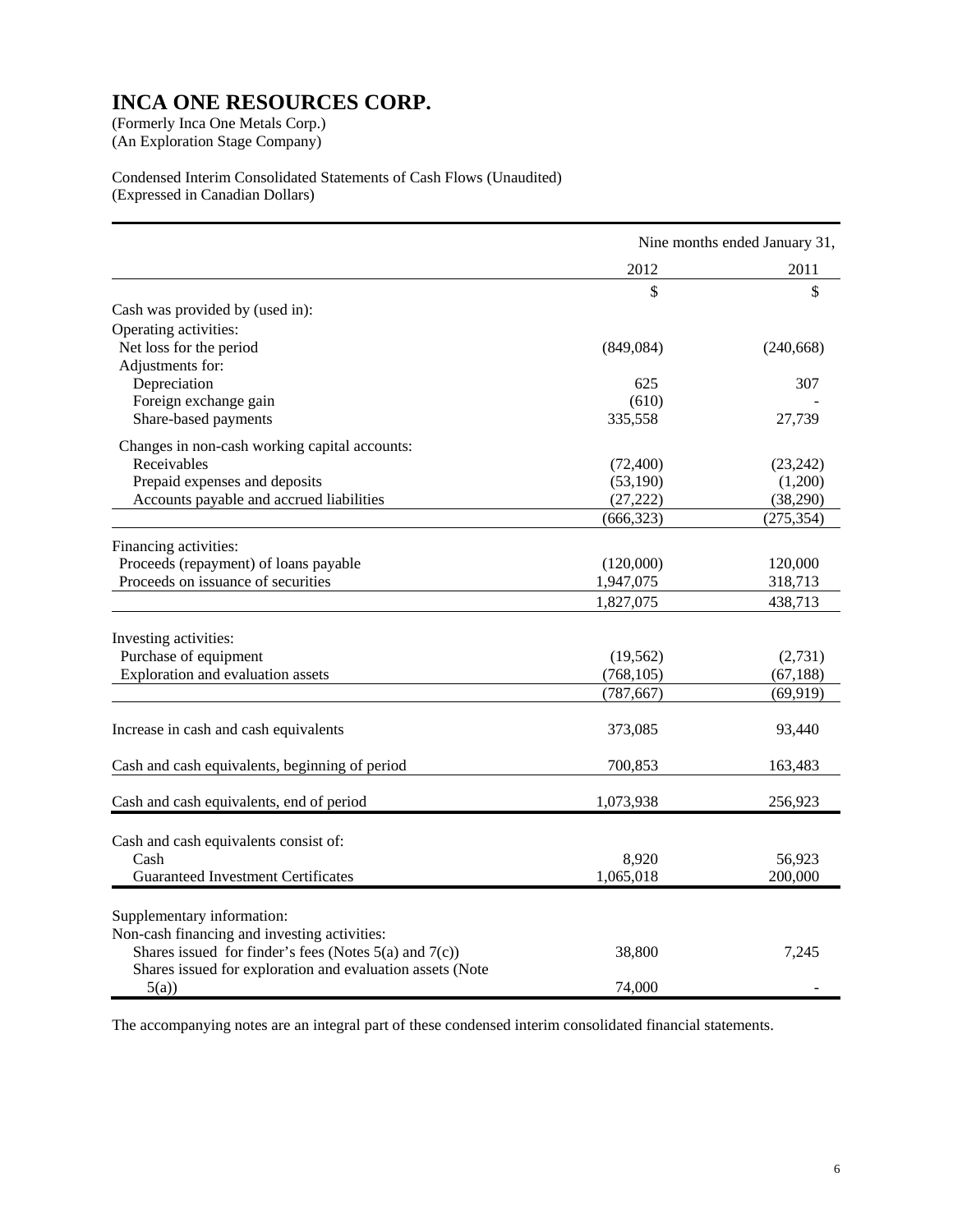(An Exploration Stage Company)

Notes to the Condensed Interim Consolidated Financial Statements (Unaudited) (Expressed in Canadian Dollars) Three and Nine Months ended January 31, 2012 and 2011

#### **NOTE 1 – NATURE OF OPERATIONS**

Inca One Resources Corp. (the "Company") was incorporated under the laws of Canada on November 9, 2005. On November 25, 2009, the Company consolidated its capital stock on a ten-for-one basis. All share and per share information contained in these financial statements reflect the post-consolidated share numbers. On May 11, 2011, the Company changed its name from SUB Capital Inc. to Inca One Metals Corp. and on October 26, 2011, to Inca One Resources Corp. The Company's shares are traded on the TSX Venture Exchange ("Exchange") under the symbol "IO".

Effective September 5, 2008, the Company was designated as inactive and its listing was transferred to the NEX ("NEX") Board of the TSX Venture Exchange ("Exchange"). On June 25, 2010, the Company entered into an option agreement (Note 5(b)) for an asset acquisition and this transaction constituted the Company's Change of Business under the policies of the Exchange. On September 23, 2010, the Company received Exchange acceptance of its Change of Business and effective September 24, 2010, the Company's listing was transferred from the NEX to Tier 2 of the Exchange.

The head office and principal address of the Company are located at Suite 507 – 700 West Pender Street, Vancouver, BC, Canada, V6C 1G8. The Company's records office and registered office address is located at Suite 300 - 576 Seymour Street, Vancouver, British Columbia, Canada, V6B 3K1.

The Company is in the process of exploring its resource properties and has not yet determined whether these properties contain reserves that are economically recoverable. The Company's ability to continue as a going concern and the recoverability of the amounts capitalized for resource properties and related deferred exploration expenditures are dependent upon the ability of the Company to raise additional financing in order to complete the acquisition, exploration and development of its resource properties, the discovery of economically recoverable reserves, the attainment of future profitable production or proceeds from disposition of the Company's resource properties. The outcome of these matters cannot be predicted at this time.

The Company has a history of losses with no operating revenue and had working capital at January 31, 2012 of \$1,198,995 (April 30, 2011 - \$554,697). Management has estimated that the Company will have adequate funds from existing working capital to meet corporate, administrative and other obligations over the next twelve months. The Company will be required to raise additional capital in order to meet its option payments and incur expenditures to maintain its option to acquire an interest in the Las Huaquillas property and to fund working capital requirements in the long term. However, there can be no assurance that the Company will be able to obtain additional financial resources necessary and/or achieve profitability or positive cash flows. These financial statements do not give effect to adjustments that would be necessary should the Company be unable to continue as a going concern and, therefore, be required to realize its assets and liquidate its liabilities and commitments in other than the normal course of operations, and at amounts different from those in the accompanying financial statements.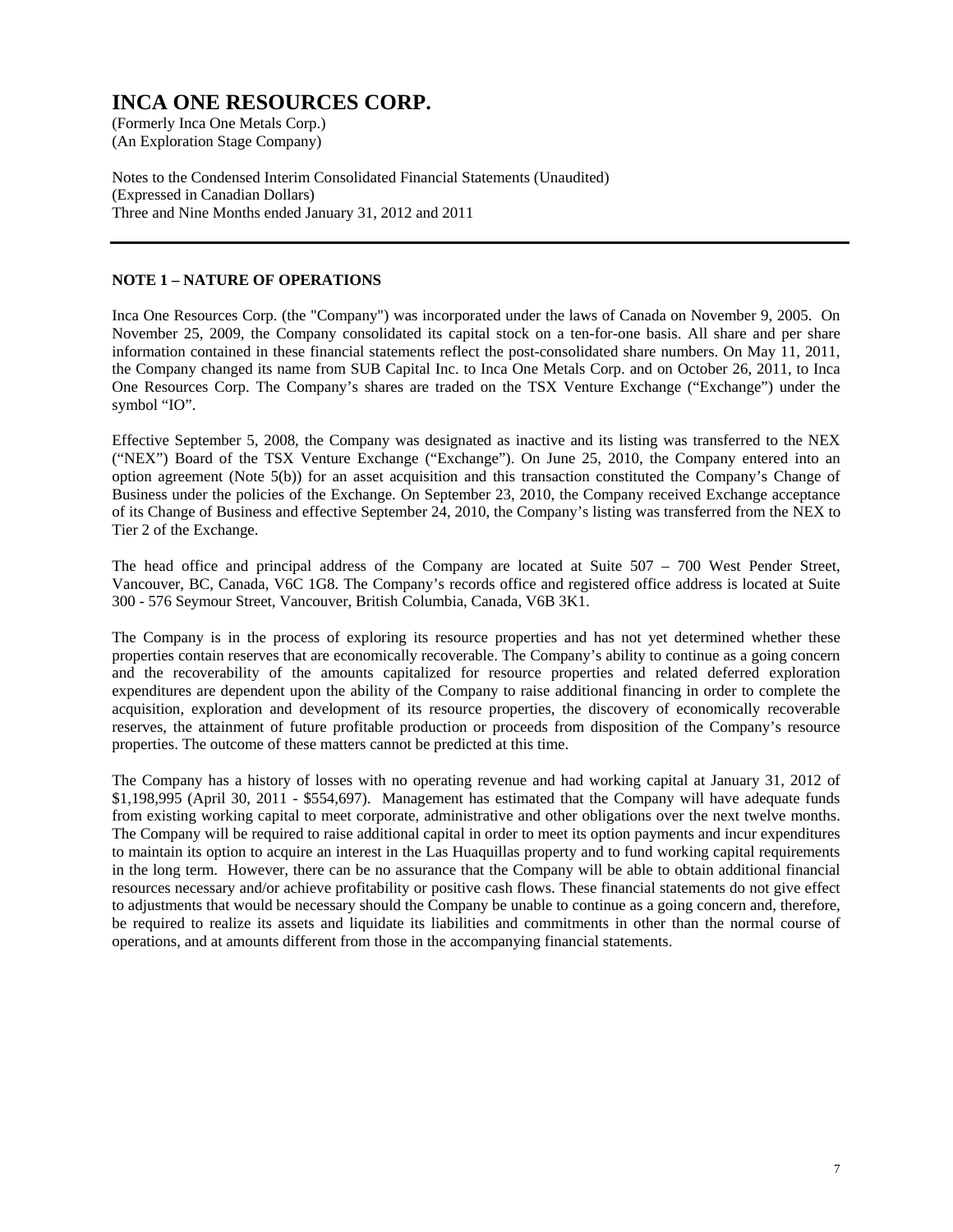(An Exploration Stage Company)

Notes to the Condensed Interim Consolidated Financial Statements (Unaudited) (Expressed in Canadian Dollars) Three and Nine Months ended January 31, 2012 and 2011

#### **NOTE 2 – SIGNIFICANT ACCOUNTING POLICIES**

The financial statements were authorized for issue on March 20, 2012 by the Directors of the Company. The accounting policies set out below have been applied consistently to all periods presented in these financial statements.

(a) Statement of compliance and adoption of International Financial Reporting Standards ("IFRS")

 The condensed interim consolidated financial statements of the Company have been prepared in accordance with International Accounting Standards ("IAS") 34, "Interim Financial Reporting" and IFRS 1, "First time adoption of International Financial Reporting Standards ("IFRS")" using accounting policies consistent with IFRS as issued by the International Accounting Standards Board ("IASB") and interpretations issued by the IFRS Interpretations Committee ("IFRIC").

 The condensed interim consolidated financial statements do not include all of the information required for full annual financial statements and should be read in conjunction with the audited annual financial statements of the Company as at and for the year ended April 30, 2011 prepared in accordance with Canadian Generally Accepted Accounting Principles ("GAAP"). The basis of presentation of these condensed interim consolidated financial statements is different to that of the Company's most recent annual financial statements due to the first time adoption of IFRS.

 The impact of the conversion from GAAP to IFRS is explained in note 10. Note 10 includes reconciliations of the Company's condensed interim consolidated statements of financial position for comparative periods prepared in accordance with GAAP as previously reported to those prepared and reported in these unaudited condensed interim consolidated financial statements in accordance with IFRS.

(b) Basis of presentation and consolidation

 The condensed interim consolidated financial statements are presented in Canadian dollars unless otherwise noted. The condensed interim consolidated financial statements include the accounts of the Company, its wholly owned subsidiary, Inca One Metals S.A., and Minera Huaquallis SAC, a private company incorporated in Peru (Note 5(a)). All intercompany balances and transactions have been eliminated on consolidation.

 The condensed interim consolidated financial statements of the Company have been prepared on the historical cost basis except for certain financial instruments which are measured at fair value as explained in note  $2(m)$ .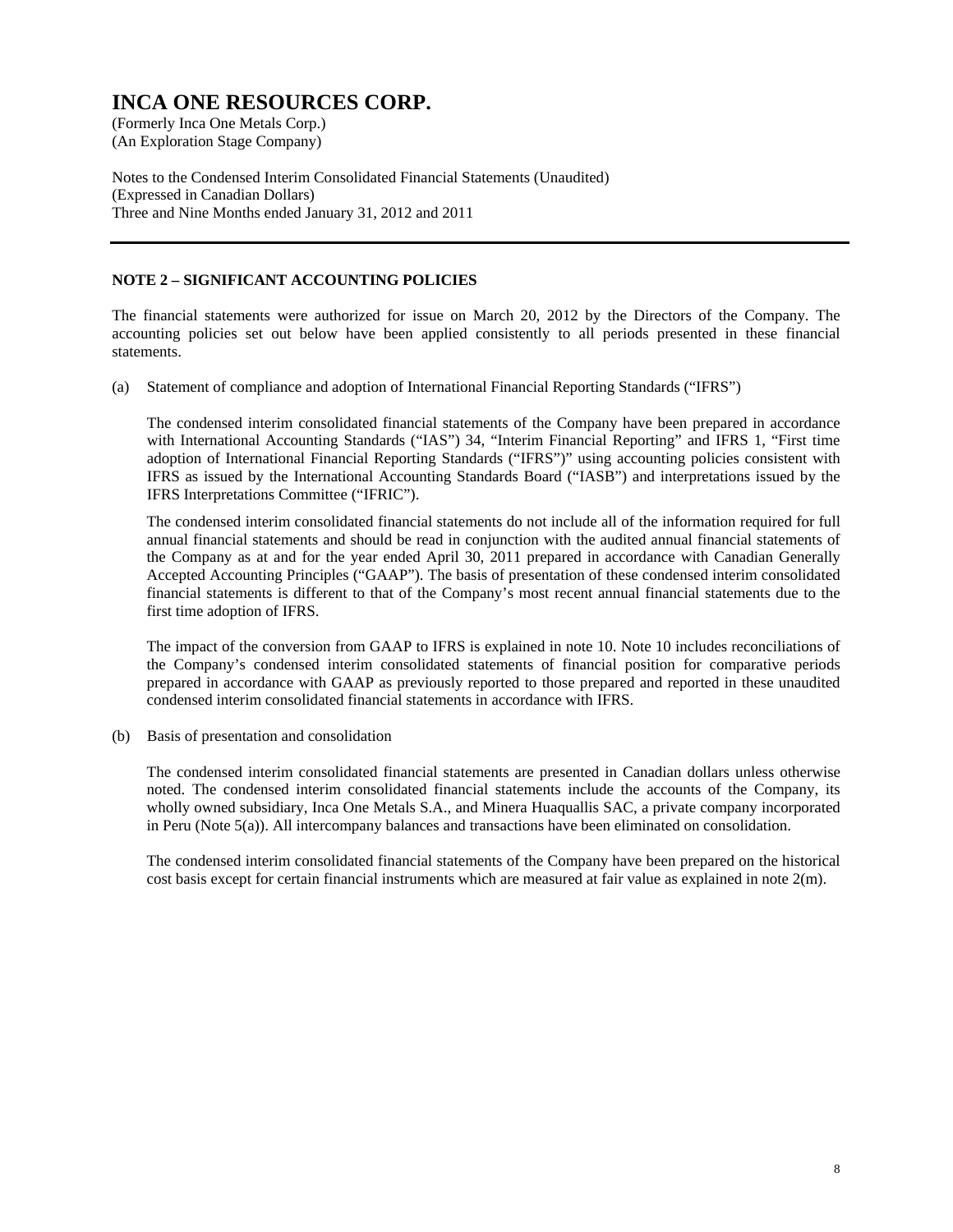(An Exploration Stage Company)

Notes to the Condensed Interim Consolidated Financial Statements (Unaudited) (Expressed in Canadian Dollars) Three and Nine Months ended January 31, 2012 and 2011

#### **NOTE 2 – SIGNIFICANT ACCOUNTING POLICIES - continued**

(c) Use of estimates and judgments

 The preparation of the Company's condensed interim consolidated financial statements in conformity with IFRS requires management to make judgments, estimates and assumptions that affect the reported amounts of assets, liabilities and contingent liabilities at the date of the consolidated financial statements and reported amounts of revenues and expenses during the reporting period. Estimates and assumptions are continuously evaluated and are based on management's experience and other factors, including expectations of future events that are believed to be reasonable under the circumstances. However, actual outcomes can differ from these estimates. Revisions to accounting estimates are recognized in the period in which the estimates are revised and in any future periods affected.

 Areas requiring a significant degree of estimation and judgment relate to the recoverability of the carrying value of exploration and evaluation assets, fair value measurements for financial instruments and share-based payments and other equity-based payments and the estimated useful life and recoverability of equipment. Actual results may differ from those estimates and judgments.

- (d) Functional and presentation of foreign currency
	- (i) Functional and presentation currency

Items included in the financial statements of the Company's subsidiary are measured using the currency of the primary economic environment in which the entity operates ("the functional currency").

The condensed interim consolidated financial statements are presented in Canadian dollars.

(ii) Transactions and balances

Foreign currency transactions are translated into the functional currency using the exchange rates prevailing at the date of transaction. Foreign currency gains and losses resulting from the settlement of such transactions and from the translation at period end exchange rates of monetary assets and liabilities denominated in foreign currencies are included in profit and loss.

(iii) Subsidiaries

The results and financial position of subsidiaries that have a functional currency different from the presentation currency are translated into the presentation currency as follows:

- Assets and liabilities are translated at the closing rate at the reporting date;
- Income and expenses for each income statement are translated at average exchange rates for the period; and
- All resulting exchange differences are recognized in other comprehensive income as cumulative translation adjustments

On consolidation, exchange differences arising from the translation of the net investment in foreign entities are taken to the foreign currency translation reserve. When a foreign operation is sold, such exchange differences are recognised in the income statement as part of the gain or loss on sale.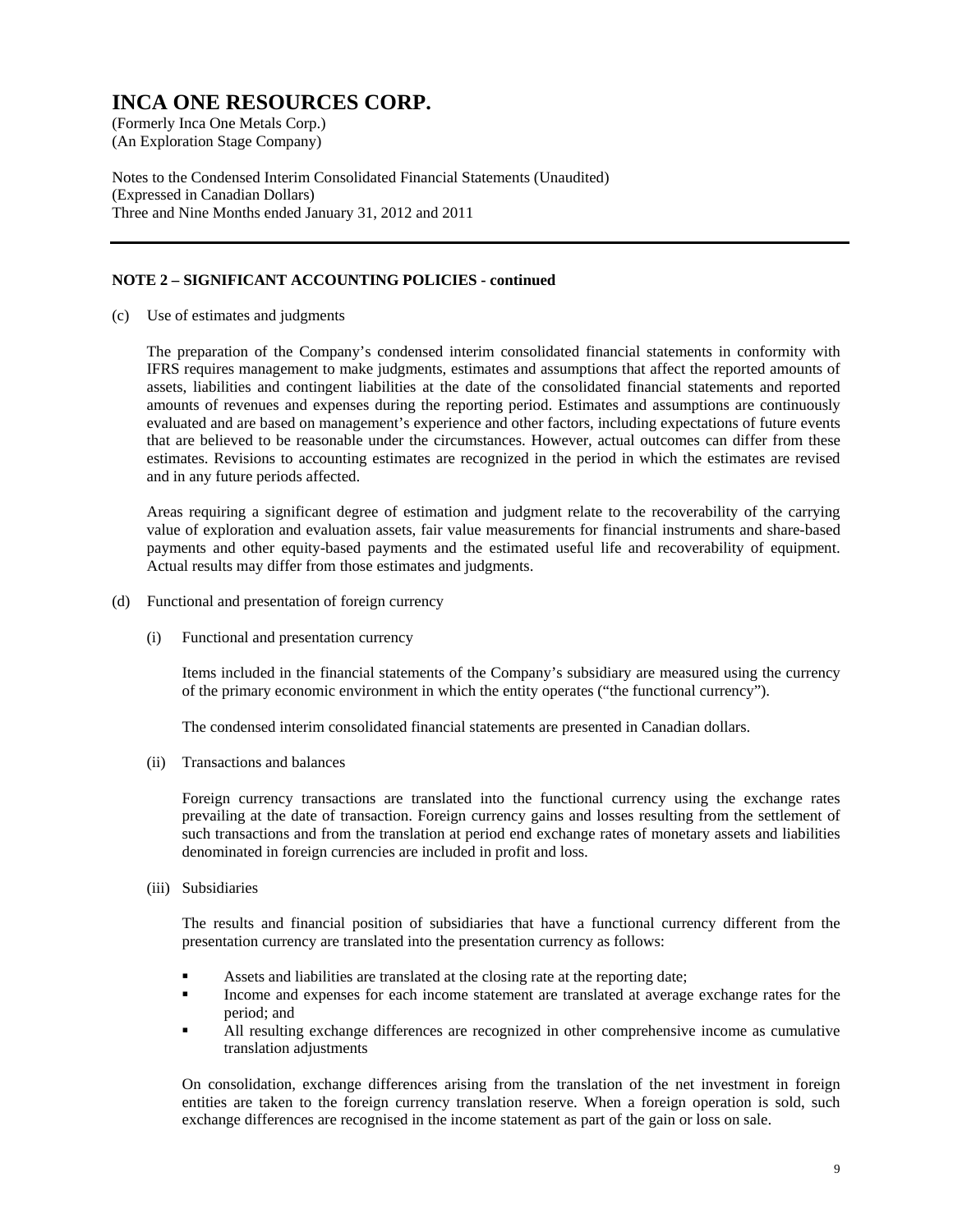(An Exploration Stage Company)

Notes to the Condensed Interim Consolidated Financial Statements (Unaudited) (Expressed in Canadian Dollars) Three and Nine Months ended January 31, 2012 and 2011

#### **NOTE 2 – SIGNIFICANT ACCOUNTING POLICIES - continued**

(e) Cash and cash equivalents

 Cash and cash equivalents include cash on hand, deposits held at call with banks, other short-term highly liquid investments with original maturities of three months or less.

(f) Equipment

Equipment is carried at cost less accumulated depreciation and accumulated impairment losses. Depreciation is determined at rates which will reduce original cost to estimated residual value over the expected useful life of each asset. The annual rate used to compute depreciation is as follows:

| Computer hardware | declining-balance basis | 30% |
|-------------------|-------------------------|-----|
| Furniture         | declining-balance basis | 20% |

#### (g) Exploration and evaluation assets

These assets relate to mineral rights acquired and exploration and evaluation expenditures capitalized in respect of projects that are in the exploration or pre-development stage.

Once a right to explore a mineral property has been secured, exploration and evaluation expenditures are capitalized and include the costs of acquiring licenses, costs associated with exploration and evaluation activity, and the fair value (at acquisition date) of exploration and evaluation assets acquired in a business combination. Exploration costs include value added taxes incurred in foreign jurisdictions when recoverability of these taxes is uncertain. Costs incurred before the Company has obtained the legal rights to explore a mineral property are expensed as incurred.

Once the technical feasibility and commercial viability of the extraction of mineral resources in an area of interest are demonstrable, exploration and evaluation assets attributable to that mineral property are first tested for impairment and then reclassified to mining property and development assets within property, plant and equipment.

Recoverability of the carrying amount of any exploration and evaluation assets is dependent on successful development and commercial exploitation, or alternatively, sale of the respective mineral properties.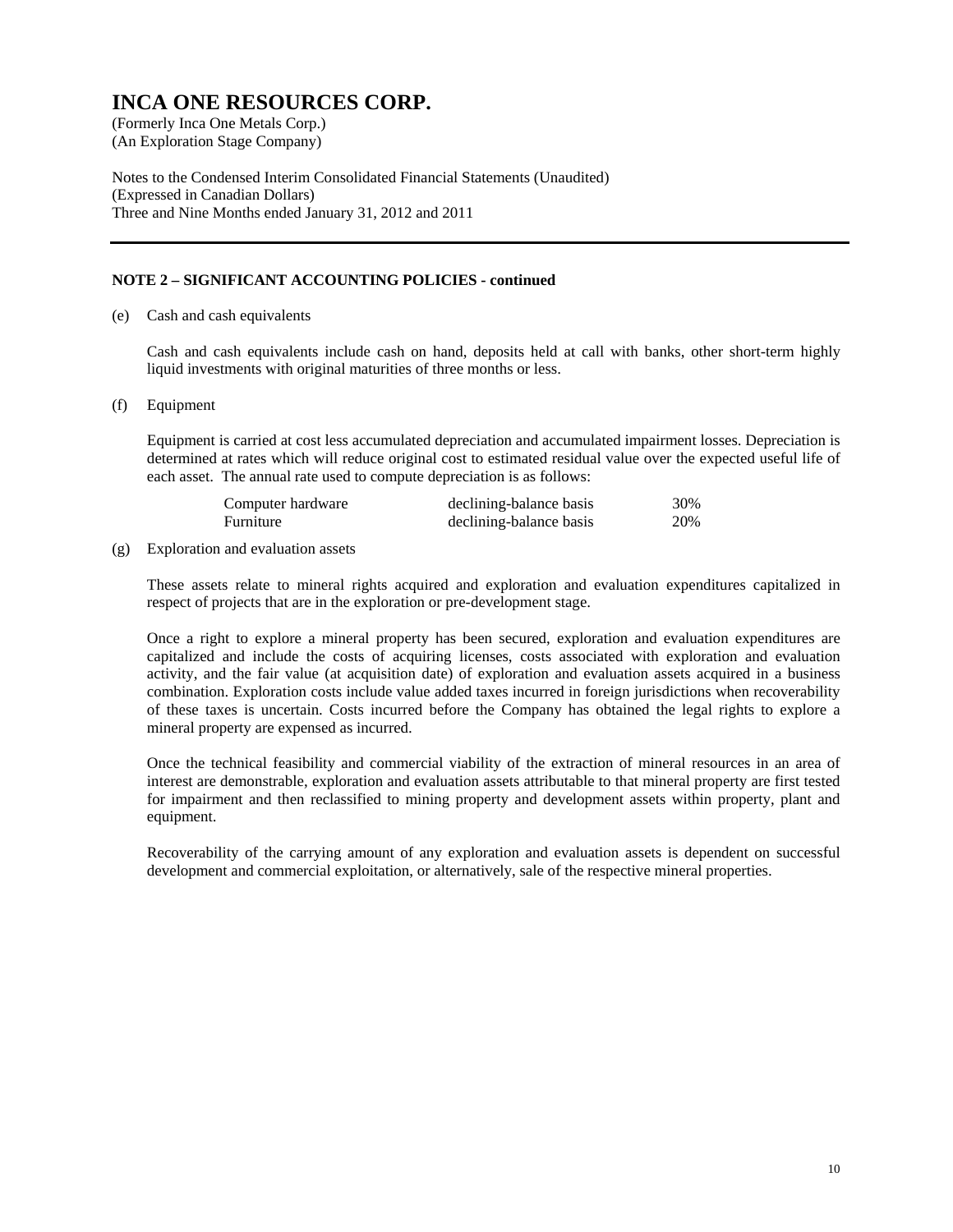(An Exploration Stage Company)

Notes to the Condensed Interim Consolidated Financial Statements (Unaudited) (Expressed in Canadian Dollars) Three and Nine Months ended January 31, 2012 and 2011

#### **NOTE 2 – SIGNIFICANT ACCOUNTING POLICIES – continued**

(h) Impairment of non-financial assets

The carrying amount of the Company's non-financial assets (which include equipment and exploration and evaluation assets) is reviewed at each reporting date to determine whether there is any indication of impairment. If such indication exists, the recoverable amount of the asset is estimated in order to determine the extent of the impairment loss. An impairment loss is recognized whenever the carrying amount of an asset or its cash generating unit exceeds its recoverable amount. Impairment losses are recognized in the statement of income and comprehensive income.

The recoverable amount of assets is the greater of an asset's fair value less cost to sell and value in use. In assessing value in use, the estimated future cash flows are discounted to their present value using a pre-tax discount rate that reflects the current market assessments of the time value of money and the risks specific to the asset. For an asset that does not generate cash inflows largely independent of those from other assets, the recoverable amount is determined for the cash-generating unit to which the asset belongs.

An impairment loss is only reversed if there is an indication that the impairment loss may no longer exist and there has been a change in the estimates used to determine the recoverable amount, however, not to an amount higher than the carrying amount that would have been determined had no impairment loss been recognized in previous years.

Assets that have an indefinite useful life are not subject to amortization and are tested annually for impairment.

(i) Decommissioning obligation

The liability for a decommissioning obligation, such as site reclamation costs, is recorded when a legal or constructive obligation exists and is recognized in the period in which it is incurred. The Company records the estimated present value of future cash flows associated with site reclamation as a liability when the liability is incurred and increases the carrying value of the related assets for that amount. Subsequently, these capitalized decommissioning costs will be amortized to expense over the life of the related assets using the units-ofproduction method. The liability is accreted to reflect the passage of time and adjusted to reflect changes in the timing and amount of estimated future cash flows.

As at January 31, 2012, April 30, 2011 and May 1, 2010, the Company has not commenced exploration work on its resource property.

#### (j) Share capital

Incremental costs directly attributable to the issuance of common shares are recognized as a deduction from equity. The proceeds from the exercise of stock options or warrants together with amounts previously recorded over the vesting periods are recorded as share capital. Share capital issued for non-monetary consideration is recorded at an amount based on fair value on the date of issue.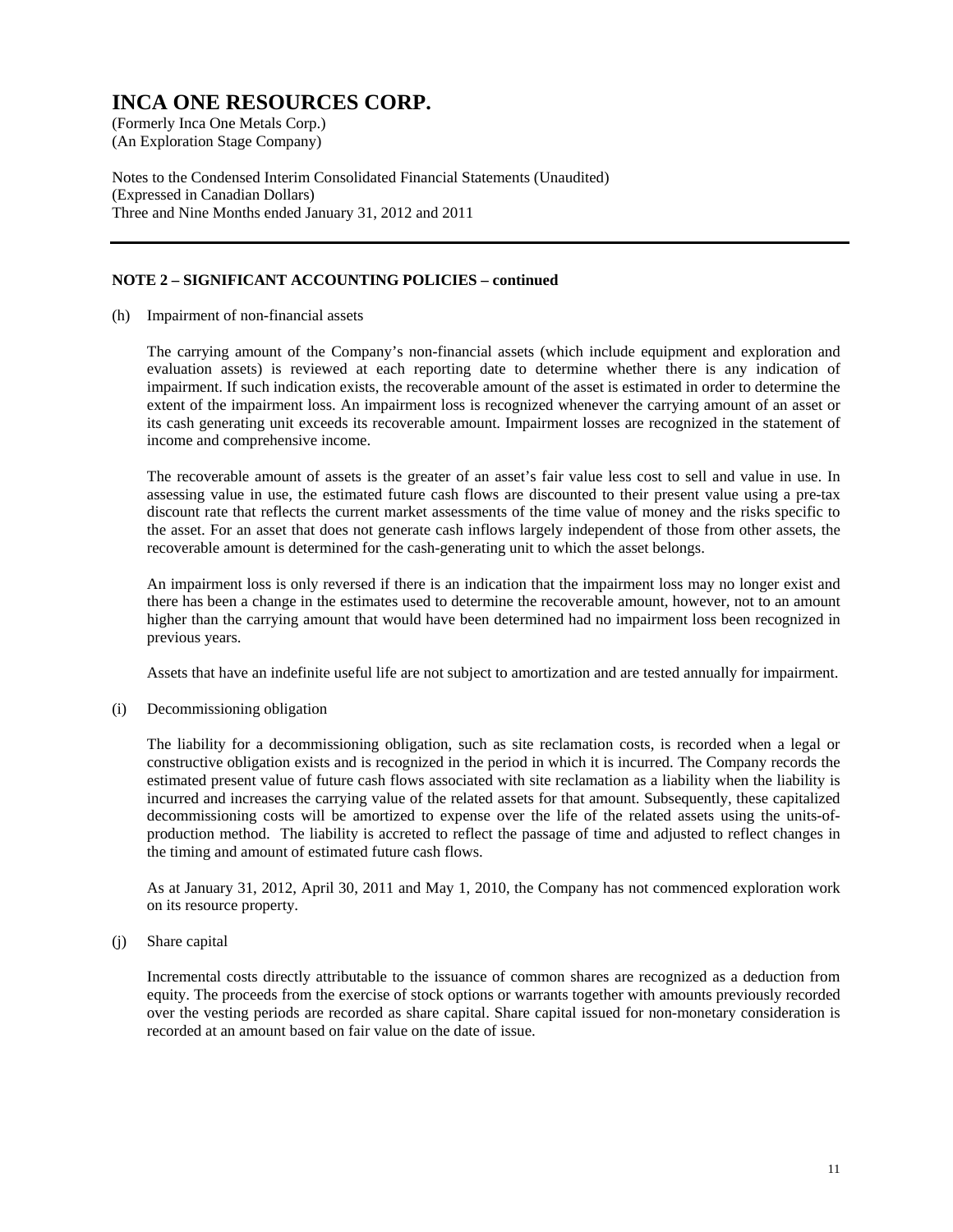(An Exploration Stage Company)

Notes to the Condensed Interim Consolidated Financial Statements (Unaudited) (Expressed in Canadian Dollars) Three and Nine Months ended January 31, 2012 and 2011

#### **NOTE 2 – SIGNIFICANT ACCOUNTING POLICIES – continued**

(k) Share-based payments

The Company operates an employee stock option plan. Share-based payments to employees are measured at the fair value of the instruments issued and amortized over the vesting periods. Share-based payments to nonemployees are measured at the fair value of goods or services received or the fair value of the equity instruments issued, if it is determined the fair value of the goods or services cannot be reliably measured, and are recorded at the date the goods or services are received. The corresponding amount is recorded to the option reserve. The fair value of options is determined using a Black–Scholes pricing model which incorporates all market vesting conditions. The number of shares and options expected to vest is reviewed and adjusted at the end of each reporting period such that the amount recognized for services received as consideration for the equity instruments granted shall be based on the number of equity instruments that eventually vest.

(l) Loss per share

The Company calculates basic loss per share using the weighted average number of common shares outstanding during the period. Diluted loss per share is calculated by adjusting the weighted average number of common shares outstanding by an amount that assumes that the proceeds to be received on the exercise of dilutive stock options and warrants are applied to repurchase common shares at the average market price for the period in calculating the net dilution impact. Stock options and warrants are dilutive when the Company has income from continuing operations and the average market price of the common shares during the period exceeds the exercise price of the options and warrants.

As the Company reported losses for the nine months ended January 31, 2012 and 2011, basic loss per share is equal to dilutive loss per share for the periods presented.

(m) Financial instruments

A financial instrument is any contract that gives rise to a financial asset of one entity and a financial liability or equity instrument to another entity. Financial assets and financial liabilities are recognized on the consolidated statements of financial position at the time the Company becomes a party to the contractual provisions. Upon initial recognition, financial instruments are measured at fair value. Measurement in subsequent periods is dependent on the classification of the financial instrument. The Company classifies its financial instruments in the following categories: at fair value through profit or loss, loans and receivables, held-to-maturity investments, available-for-sale and financial liabilities at amortized cost.

(i) Financial assets and liabilities at fair value through profit and loss

Financial assets and liabilities at fair value through profit and loss are either 'held-for-trading' or classified at fair value through profit or loss. They are initially and subsequently recorded at fair value and changes in fair value are recognized in profit or loss for the period. Cash and cash equivalents are designated at fair value through profit or loss.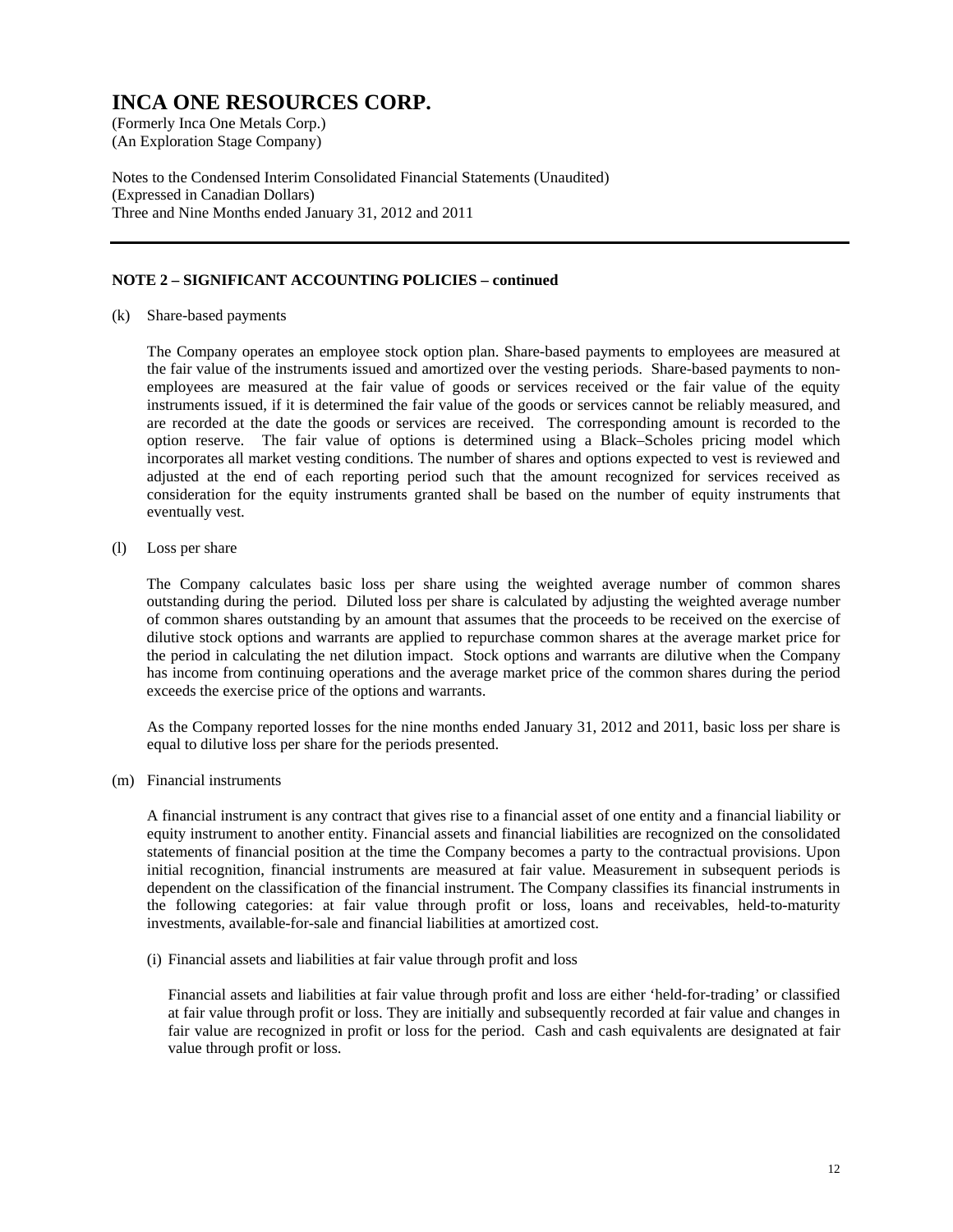(An Exploration Stage Company)

Notes to the Condensed Interim Consolidated Financial Statements (Unaudited) (Expressed in Canadian Dollars) Three and Nine Months ended January 31, 2012 and 2011

#### **NOTE 2 – SIGNIFICANT ACCOUNTING POLICIES – continued**

- (m) Financial instruments continued
	- (ii) Loans and receivables

Loans and receivables are non-derivative financial assets with fixed or determinable payments that are not quoted in an active market and such assets are recognized initially at fair value and subsequently on an amortized cost basis using the effective interest method, less any impairment losses. They are included in current assets, except for maturities greater than 12 months after the end of the reporting period, which are classified as non-current assets. Receivables are classified as loans and receivables.

(iii) Held-to-maturity

Held-to-maturity investments are non-derivative financial assets that have fixed maturities and fixed or determinable payments, and it is the Company's intention to hold these investments to maturity. They are initially recorded at fair value and subsequently measured at amortized cost. The Company currently holds no held-to-maturity investments.

(iv) Available-for-sale

Available-for-sale financial assets are non-derivative financial assets that are designated as available-forsale or are not suitable to be classified as financial assets at fair value through profit or loss, loans and receivables or held-to-maturity investments and are subsequently measured at fair value. These are included in current assets. Unrealized gains and losses are recognized in other comprehensive income, except for impairment losses and foreign exchange gains and losses.

(v) Financial liabilities at amortized cost

Non-derivative financial liabilities (excluding financial guarantees) are recorded at the date of obligation at fair value and are subsequently measured at amortized cost using the effective interest method. Accounts payable and accrued liabilities and loans payable are classified as financial liabilities.

The Company assesses at each reporting period whether there is any objective evidence that a financial asset, other than those measured at fair value, is impaired. When assessing impairment, the carrying value of financial assets carried at amortized cost is compared to the present value of estimated future cash flows, discounted using the instrument's original effective interest rate. An impairment loss is reversed if the reversal can be related objectively to an event occurring after the impairment loss was recognized. For financial assets measured at amortized cost, the reversal is recognized in income or loss.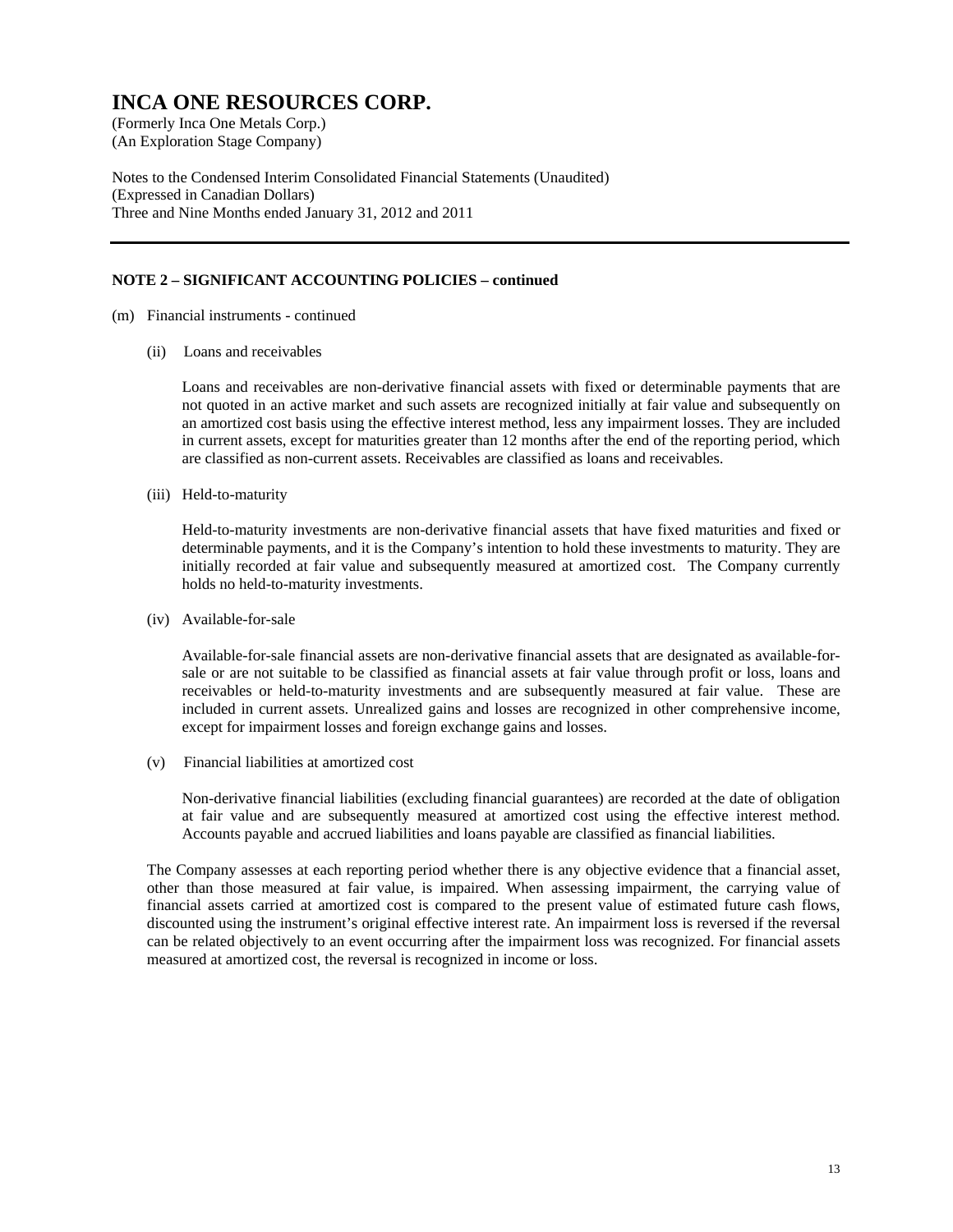(An Exploration Stage Company)

Notes to the Condensed Interim Consolidated Financial Statements (Unaudited) (Expressed in Canadian Dollars) Three and Nine Months ended January 31, 2012 and 2011

#### **NOTE 3 – RECENT ACCOUNTING PRONOUNCEMENTS**

The following IFRS standards have been recently issued by the IASB: The Company is assessing the impact of these new standards, but does not expect them to have a significant effect on the financial statements.

(a) IFRS 10, Consolidated Financial Statements

In 2011, the IASB issued IFRS 10 which provides additional guidance to determine whether an investee should be consolidated. The guidance applies to all investees, including special purpose entities. The standard is required to be adopted for periods beginning January 1, 2013.

(b) IFRS 11, Joint Arrangements

In 2011, the IASB issued IFRS 11 which presents a new model for determining whether an entity should account for joint arrangements using proportionate consolidation or the equity method. An entity will have to follow the substance rather than legal form of a joint arrangement and will no longer have a choice of accounting method. The standard is required to be adopted for periods beginning January 1, 2013.

(c) IFRS 12, Disclosure of Interests in Other Entities

In 2011, the IASB issued IFRS 12 which aggregates and amends disclosure requirements included within other standards. The standard requires a company to provide disclosures about subsidiaries, joint arrangements, associates and unconsolidated structured entities. The standard is required to be adopted for periods beginning January 1, 2013.

(d) IFRS 13, Fair value measurement

In 2011, the IASB issued IFRS 13 to provide comprehensive guidance for instances where IFRS requires fair value to be used. The standard provides guidance on determining fair value and requires disclosures about those measurements. The standard is required to be adopted for periods beginning January 1, 2013.

(e) IAS 1, Presentation of Items of Other Comprehensive Income

In 2011, the IASB issued amendments to IAS 1 Presentation of Financial Statements to split items of other comprehensive income (OCI) between those that are reclassed to income and those that are not. The standard is required to be adopted for periods beginning on or after July 1, 2012.

(f) IAS 27, Separate Financial Statements

The IASB issued amendments to IAS 27 Separate Financial Statements to coincide with the changes made in IFRS 10, but retains the current guidance for separate financial statements.

(g) IAS 28, Investments in Associates and Joint Ventures

The lASB issued amendments to lAS 28 Investments in Associates and Joint Ventures to coincide with the changes made in IFRS 10 and IFRS 11.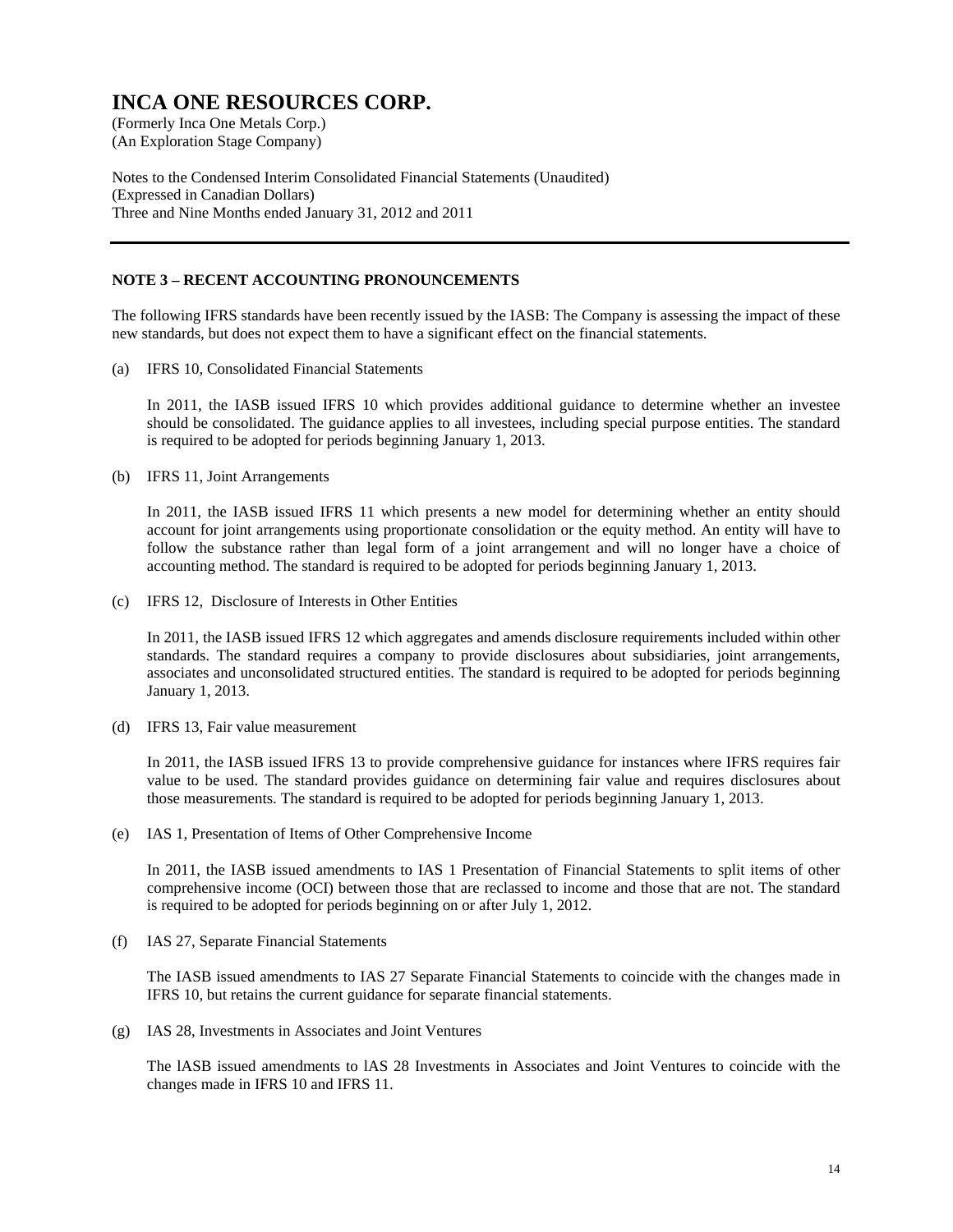(An Exploration Stage Company)

Notes to the Condensed Interim Consolidated Financial Statements (Unaudited) (Expressed in Canadian Dollars) Three and Nine Months ended January 31, 2012 and 2011

#### **NOTE 3 – RECENT ACCOUNTING PRONOUNCEMENTS - continued**

(h) IFRS 7, Financial Instruments: Disclosures

In 2011, IASB issued amendments to IFRS 7 Financial Instruments: Disclosures relating to disclosure requirements for the offsetting of financial assets and liabilities when offsetting is permitted under IFRS. The disclosure amendments are required to be adopted retrospectively for periods beginning January 1, 2013.

#### **NOTE 4 – RECEIVABLES**

|                                        | January 31,<br>2012 | April 30,<br>2011 | May $1,$<br>2010 |
|----------------------------------------|---------------------|-------------------|------------------|
|                                        | J                   |                   |                  |
| Share subscription receipts in transit | ۰                   | 1,599             | 218,290          |
| <b>HST</b> recoverable                 | 108,210             | 42,253            | 10,439           |
| Interest receivable                    | 6,893               | 450               |                  |
|                                        | 115,103             | 44,302            | 228,729          |

As at April 30, 2011, there was a share subscription receipt in transit of \$1,599 from the exercise of 222,222 warrants at \$0.125 per share which was received during the nine months ended January 31, 2012.

On April 28, 2010, the Company issued 2,425,444 common shares at \$0.09 per share pursuant to a private placement which the Company's lawyer was holding against payments in transit of \$218,290, all of which were received during the year ended April 30, 2011.

#### **NOTE 5 – EXPLORATION AND EVALUATION ASSETS**

|                                           | Las Huaquillas | Thorburn Lake |           |
|-------------------------------------------|----------------|---------------|-----------|
|                                           | project        | property      |           |
|                                           | Peru           | Canada        | Total     |
|                                           | (a)            | (b)           |           |
|                                           | \$             | \$            | \$        |
| Balance, May 1, 2010                      |                |               |           |
| Acquisition costs:                        |                |               |           |
| Option payments - cash                    | 74.175         | 30,000        | 104,175   |
| Others (professional and regulatory fees) | 83,922         | 10.545        | 94,467    |
| Impairment of resource property           |                | (40, 545)     | (40, 545) |
| Balance, April 30, 2011, carried forward  | 158,097        |               | 158,097   |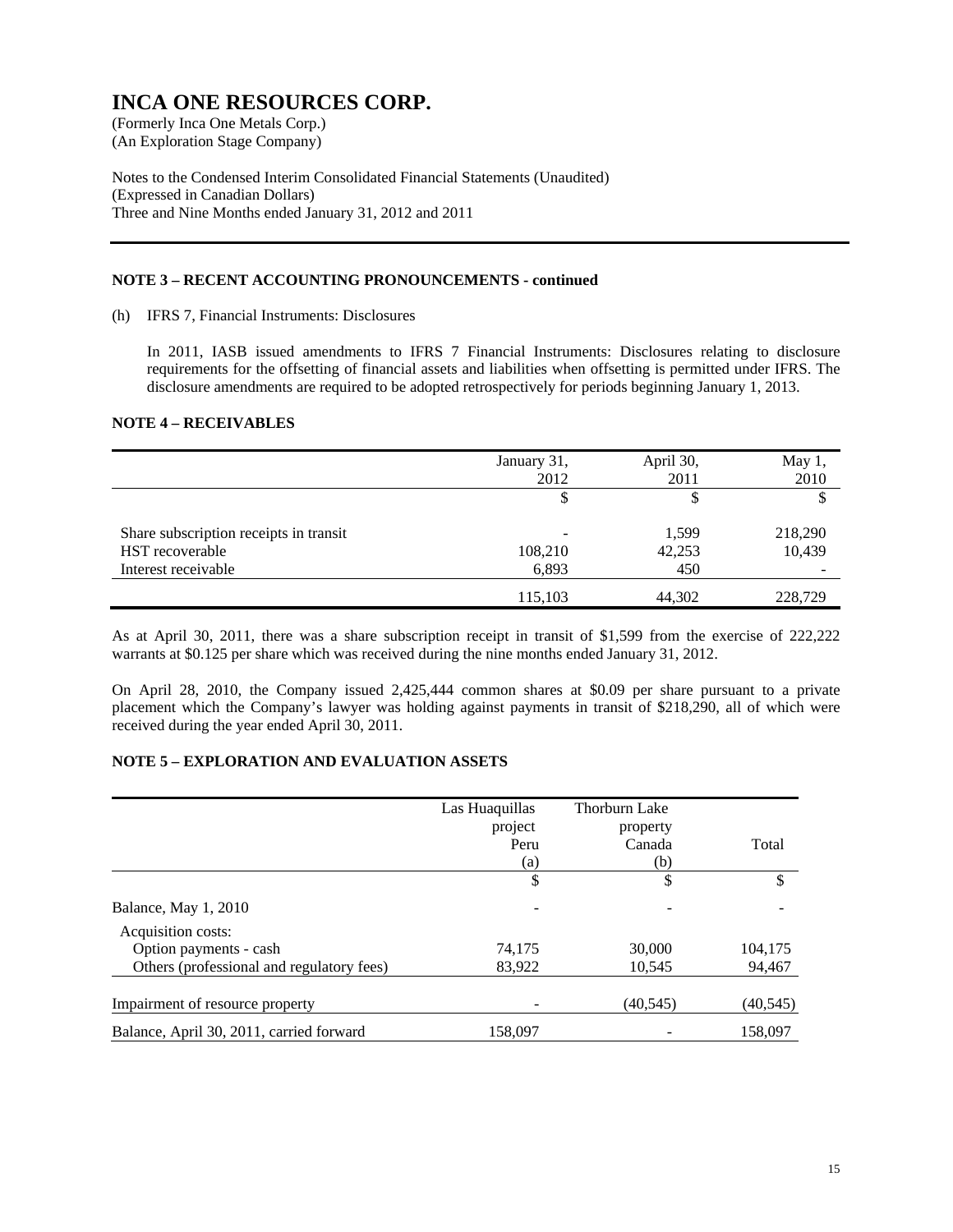(An Exploration Stage Company)

Notes to the Condensed Interim Consolidated Financial Statements (Unaudited) (Expressed in Canadian Dollars) Three and Nine Months ended January 31, 2012 and 2011

#### **NOTE 5 – EXPLORATION AND EVALUATION ASSETS**

| Balance, April 30, 2011, brought forward  | 158,097   | 158,097   |
|-------------------------------------------|-----------|-----------|
| Acquisition costs:                        |           |           |
| Option payments and finder's fee - cash   | 323,843   | 323,843   |
| Option payments and finder's fee-common   |           |           |
| shares                                    | 77,700    | 77,700    |
| <b>Staking</b>                            | 49,381    | 49,381    |
| Others (professional and regulatory fees) | 61,660    | 61,660    |
|                                           | 512,584   | 512,584   |
| Exploration costs:                        |           |           |
| Field costs                               | 22,641    | 22,641    |
| Geology                                   | 18,350    | 18,350    |
| Office and administration                 | 14,110    | 14,110    |
| Mineral concession fees                   | 21,211    | 21,211    |
| Professional fees                         | 90,651    | 90,651    |
| Rent, utilities and maintenance           | 10,415    | 10,415    |
| Travel and accommodation                  | 14,239    | 14,239    |
| Value added tax $(1)$                     | 13,120    | 13,120    |
| Wages and contract labor                  | 129,736   | 129,736   |
|                                           | 334,473   | 334,473   |
| Balance, January 31, 2012                 | 1,005,154 | 1,005,154 |

(1) Expenses incurred by the Company in Peru, including exploration expenses, are subject to Peruvian Value Added Tax ("VAT"). The VAT is not currently refundable to the Company but the amounts may be used in the future to offset amounts due to the Peruvian tax administration by the Company resulting from VAT charged to clients on future sales.

#### (a) Las Huaquillas project

On March 25, 2011, the Company entered into a definitive letter agreement (the "Agreement") with Rial Minera SAC ("Rial") and its shareholders (collectively the "Optionors") pursuant to which the Company was been granted an option to acquire all of the issued and outstanding shares of Rial (the "Rial Shares"). Rial is a private Peruvian company that owns a 100% interest in the Las Huaquillas gold-copper project (the "Project") located in the Department of Cajamarca in northern Peru. Pursuant to the Agreement, the Company can acquire 100% of the Rial Shares, of which 95% may be acquired by (a) paying an aggregate of US\$5,000,000 to the Optionors; (b) issuing 5,000,000 common shares of the Company to the Optionors; and (c) incurring exploration expenditures of US\$10,000,000 over a period of four years as follows: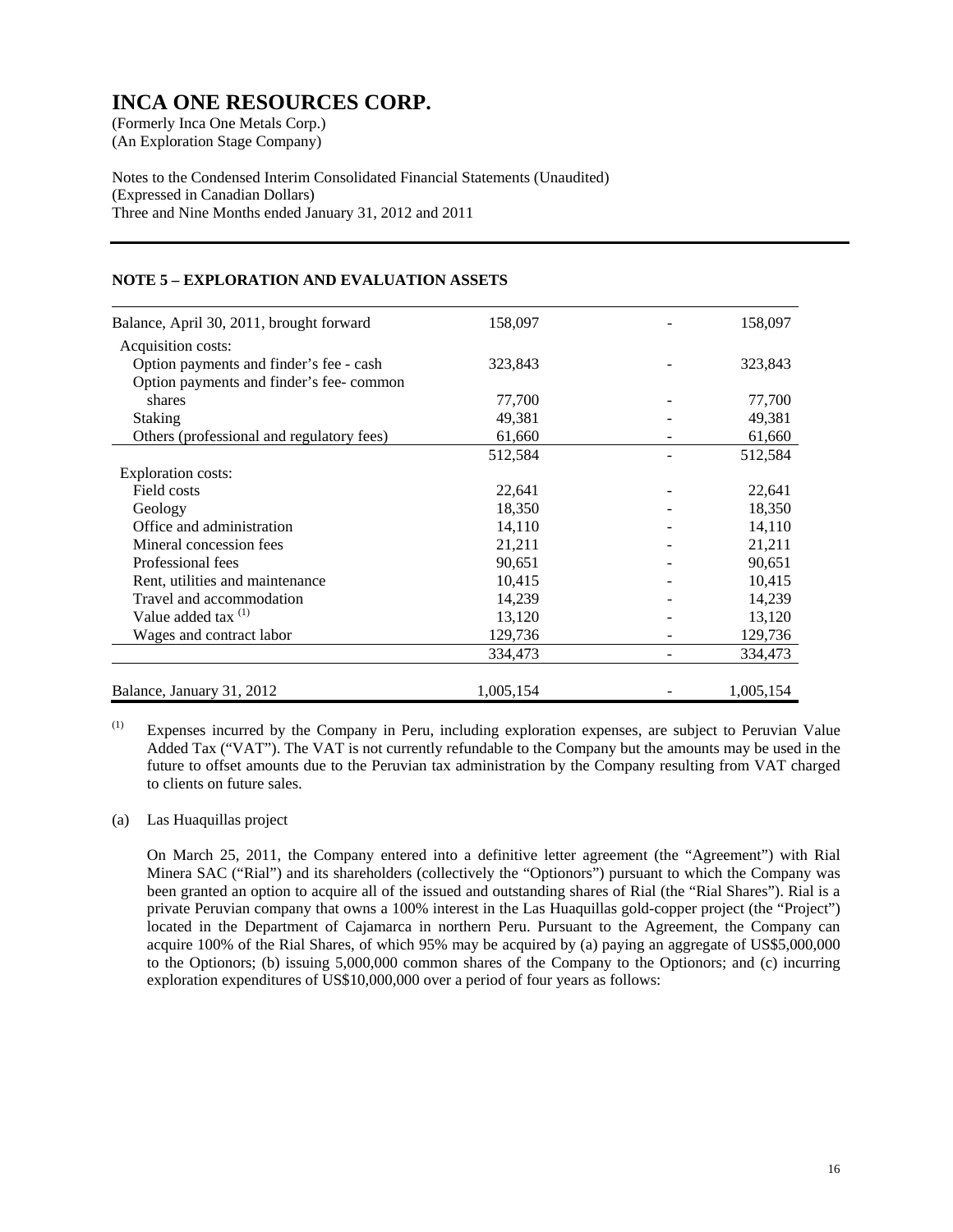(An Exploration Stage Company)

Notes to the Condensed Interim Consolidated Financial Statements (Unaudited) (Expressed in Canadian Dollars) Three and Nine Months ended January 31, 2012 and 2011

#### **NOTE 5 – EXPLORATION AND EVALUATION ASSETS - continued**

(a) Las Huaquillas project - continued

|                                                                                                   |              | Common                   |  |
|---------------------------------------------------------------------------------------------------|--------------|--------------------------|--|
|                                                                                                   | Cash         | shares                   |  |
|                                                                                                   |              | #                        |  |
|                                                                                                   | US\$         |                          |  |
| Within 5 days of execution of the Letter Agreement                                                | 75,000 Paid  |                          |  |
| Within 5 days of Exchange approval                                                                | 125,000 Paid | 200,000 Issued           |  |
| Concurrently with the execution of the public deed<br>formalizing the mining assignment agreement |              |                          |  |
| ("dated July 26, 2011")                                                                           | 50,000 Paid  |                          |  |
| On or before January 26, 2012                                                                     | 125,000 Paid | $125,000$ <sup>(1)</sup> |  |
| Within 5 days from the date in which the Supreme                                                  |              |                          |  |
| Decree is granted and published in the Official                                                   |              |                          |  |
| Gazette "EI Peruano"                                                                              | 125,000      | 125,000                  |  |
| On or before July 26, 2012 <sup>(2)</sup>                                                         | 375,000      | 375,000                  |  |
| On or before July 26, 2013 $(2)$                                                                  | 1,500,000    | 1,500,000                |  |
| On or before July 26, 2014 $(2)$                                                                  | 1,500,000    | 1,550,000                |  |
| On or before July 26, 2015 <sup>(2)</sup>                                                         | 1,125,000    | 1,125,000                |  |
| Total                                                                                             | 5,000,000    | 5,000,000                |  |

 $(1)$  Issued subsequent to January 31, 2012.

(2) Subject to the Amended Agreement dated January 18, 2012.

 Upon the Company acquiring 95% of the Rial Shares, a 1% net smelter royalty shall be payable to the Optionors on all future production. After completion of the above cash and share payments and exploration expenditures, the Company may earn a further 5% of the Rial Shares by issuing an additional 3,000,000 common shares of the Company to one of the Optionors within 15 days of notice of exercise of the option ("Second Option"). In addition, the Company shall issue to one of the Optionors as bonus payments one common share of the Company per each new ounce of gold or gold equivalent that is found or determined to exist on the Project, in excess of 560,000 ounces of gold or gold equivalent, to be delivered upon public announcement of such discovery.

Pursuant to the Agreement, Rial entered into a mining assignment agreement dated July 26, 2011 with Minera Huaquillas SAC ("Minera"), a Peruvian company engaged in the exploration of mineral properties, whereby Rial assigned all of its exploration rights and obligations related to the Project to Minera for a period of four years. On May 24, 2011, the Company entered into a loan agreement with Minera pursuant to which the Company will advance to Minera up to US\$100,000 to fund its exploration activities on the Project. The loan is non-interest bearing and due within one year from the date of the last amount advanced. As at January 31, 2012, the Company advanced \$85,635 under the loan agreement and the balance was eliminated on consolidation.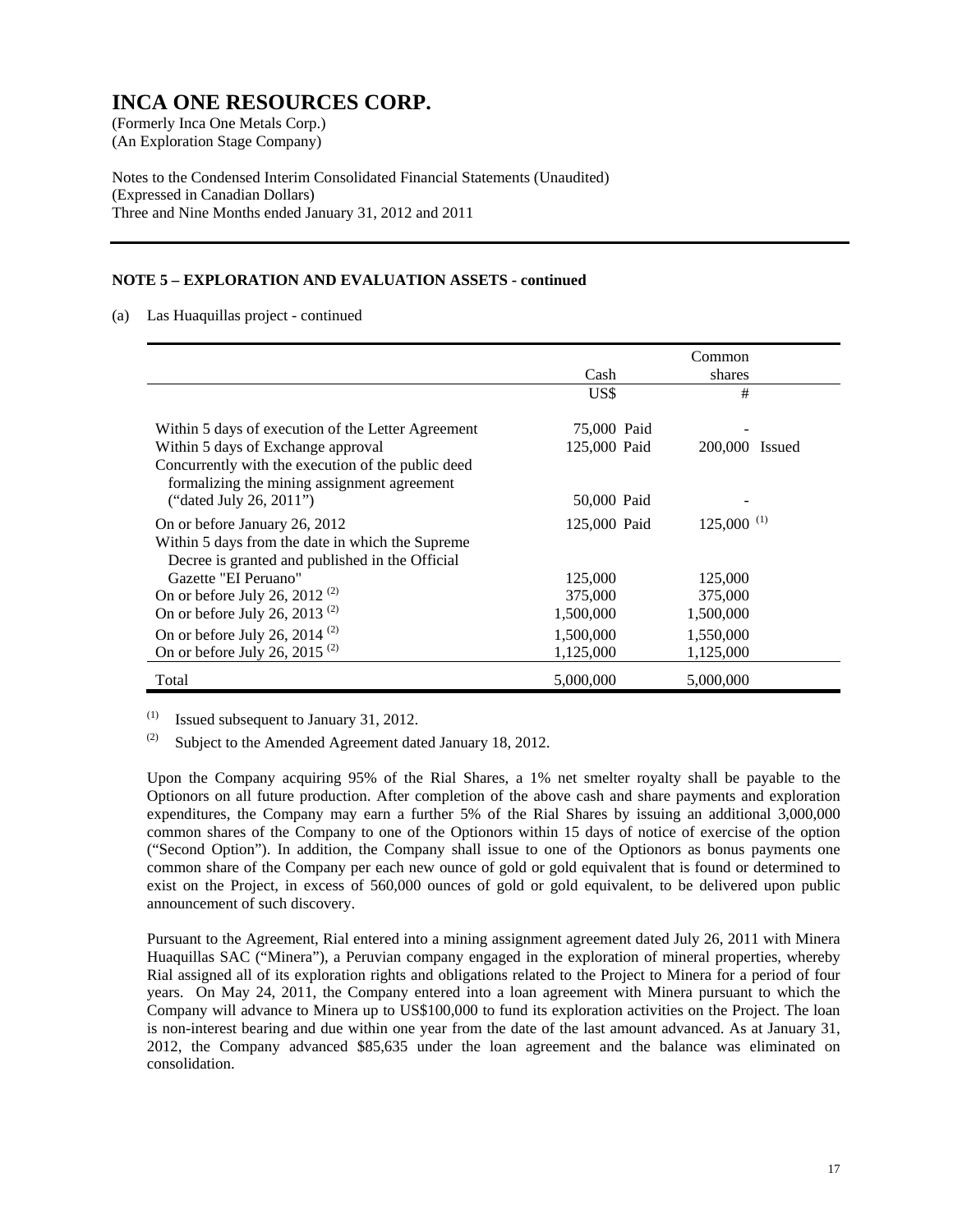(An Exploration Stage Company)

Notes to the Condensed Interim Consolidated Financial Statements (Unaudited) (Expressed in Canadian Dollars) Three and Nine Months ended January 31, 2012 and 2011

#### **NOTE 5 – EXPLORATION AND EVALUATION ASSETS - continued**

(a) Las Huaquillas project – continued

On January 18, 2012, the Company signed an amended agreement with the Optionors ("Amended Agreement") whereby if by June 27, 2012, Minera has not received the permits required to carry out exploration activities in the Project ("drill permits"), all options payments due starting from July 26, 2012 shall be deferred until the drill permits have been obtained. In addition, Minera is required to submit its application for the drill permits not later than June 20, 2012.<sup>(2)</sup>

As consideration for the acquisition, the Company entered into a finder's fee agreement dated July 31, 2011, to pay a finder's fee of US\$282,500 and 400,000 common shares over a period of four years as follows:

|                                                         |                         | Common                 |
|---------------------------------------------------------|-------------------------|------------------------|
|                                                         | Cash                    | shares                 |
|                                                         | US\$                    | #                      |
|                                                         |                         |                        |
| Within 5 days of execution of the Letter Agreement      | 7,500 Paid              |                        |
| Within 5 days of Exchange approval                      | 12,500 Paid             | 10,000 Issued          |
| Concurrently with the execution of the public deed      |                         |                        |
| formalizing the Mining Assignment Agreement             |                         |                        |
| ("dated July 26, 2011")                                 | 5,000 Paid              |                        |
| On or before January 26, 2012                           | $10,625$ <sup>(1)</sup> | $6,250$ <sup>(1)</sup> |
| Within 5 days from the date in which the Supreme        |                         |                        |
| Decree is granted and published in the Official Gazette |                         |                        |
| "EI Peruano"                                            | 9,375                   | 6,250                  |
| On or before July 26, 2012 <sup>(2)</sup>               | 28,125                  | 18,750                 |
| On or before July 26, 2013 <sup>(2)</sup>               | 78,125                  | 75,000                 |
| On or before July 26, 2014 <sup>(2)</sup>               | 75,000                  | 77,500                 |
| On or before July 26, 2015 $(2)$                        | 56,250                  | 56,250                 |
| Within 15 days as of the date in which the Second       |                         |                        |
| Option is exercised by the Company $^{(2)}$             |                         | 150,000                |
| Total                                                   | 282,500                 | 400,000                |

 $(1)$  Paid and issued subsequent to January 31, 2012.

(2) Payment of finder's fees will be deferred in accordance with the Amended Agreement and will resume upon resumption of the Company's option payments to the Optionors.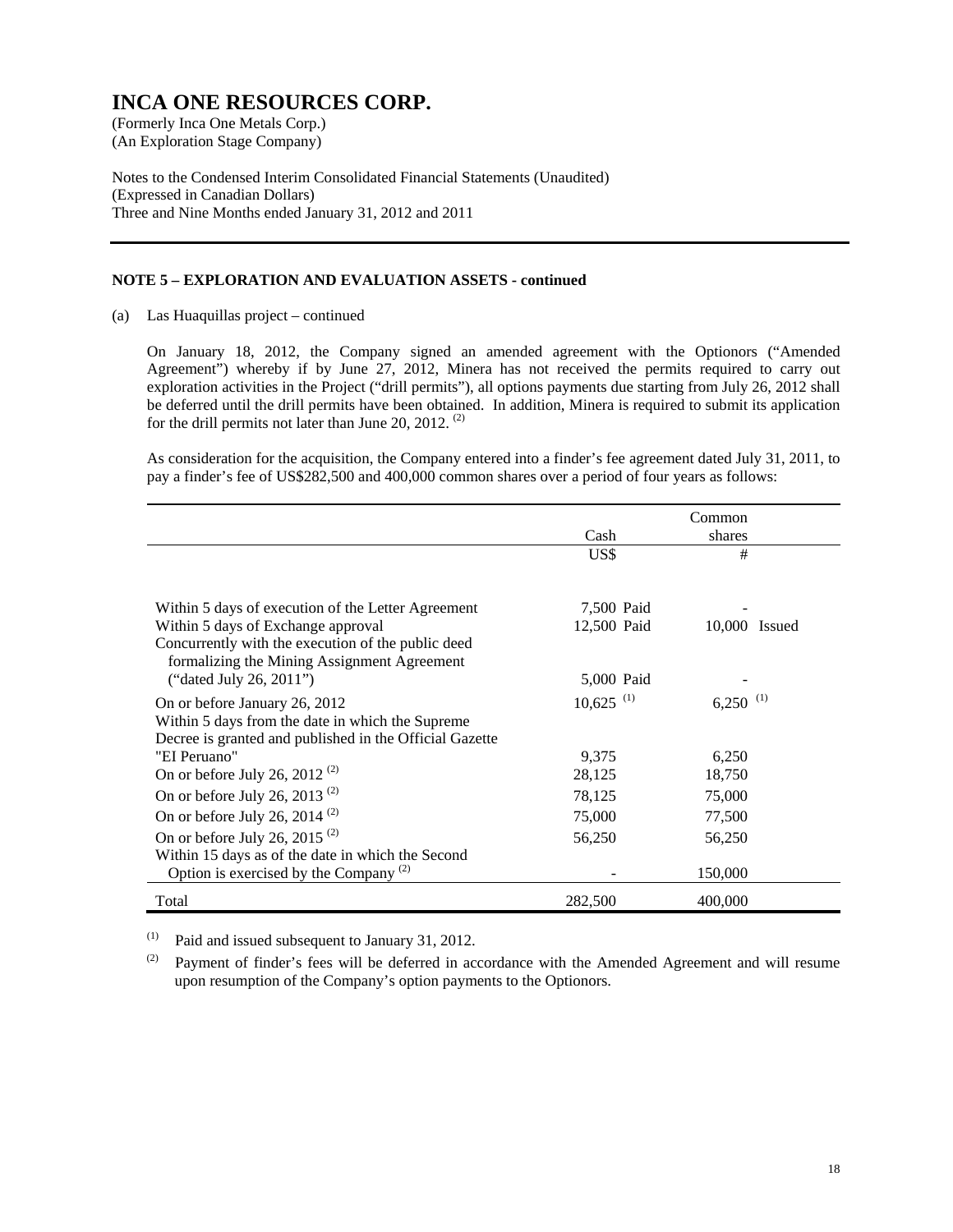(An Exploration Stage Company)

Notes to the Condensed Interim Consolidated Financial Statements (Unaudited) (Expressed in Canadian Dollars) Three and Nine Months ended January 31, 2012 and 2011

#### **NOTE 5 – EXPLORATION AND EVALUATION ASSETS - continued**

(b) Thorburn Lake property

On June 25, 2010, the Company entered into an option agreement with Unity Energy Corp. ("Unity") whereby the Company could earn a 75% interest in the Thorburn Lake Property located within the Athabasca Basin, in the La Ronge Mining District of northern Saskatchewan (the "Property").

Unity had an option to acquire a 100% undivided interest in the Property pursuant to an agreement dated February 22, 2010 with GWN Investment Ltd. ("GWN") by paying GWN an aggregate of \$610,000 over a period of three years, issuing 750,000 common shares of Unity to GWN and incurring \$2,500,000 in exploration expenditures on the Property. In addition, there was reserved to GWN a 1% net smelter return ("NSR") which may be purchased at any time by Unity by paying GWN \$1,000,000 less all amounts previously received by GWN as NSR payments.

The Company could exercise the Option by paying Unity \$30,000 (paid), making the above Underlying Payments directly to GWN and incurring \$2,400,000 in exploration expenditures prior to February 22, 2014, including not less than \$200,000 on or before December 31, 2011.

During the year ended April 30, 2011, the Company determined that it would not pursue the option agreement for the Thorburn Lake Property and as a result, \$40,545 in resource property costs was written off.

#### **NOTE 6 – LOANS PAYABLE**

During the year ended April 30, 2011, the Company arranged for loans totaling \$120,000 pursuant to loan agreements dated August 16, 2010. The loans had a term of one year which matured August 31, 2011 and bore interest at 12% per annum. \$60,000 of the \$120,000 loan was payable to a company controlled by an officer of the Company. During the nine months ended January 31, 2012, the loans were fully repaid, and the Company paid \$1,105 (2010 - \$Nil) in interest on the loans.

#### **NOTE 7 – SHARE CAPITAL AND RESERVES**

a) Authorized

Unlimited number of voting common shares without par value.

b) Issued share capital

 At January 31, 2012, there were 22,521,124 issued and fully paid common shares (April 30, 2011 – 16,471,707; May 1, 2010 – 9,619,039).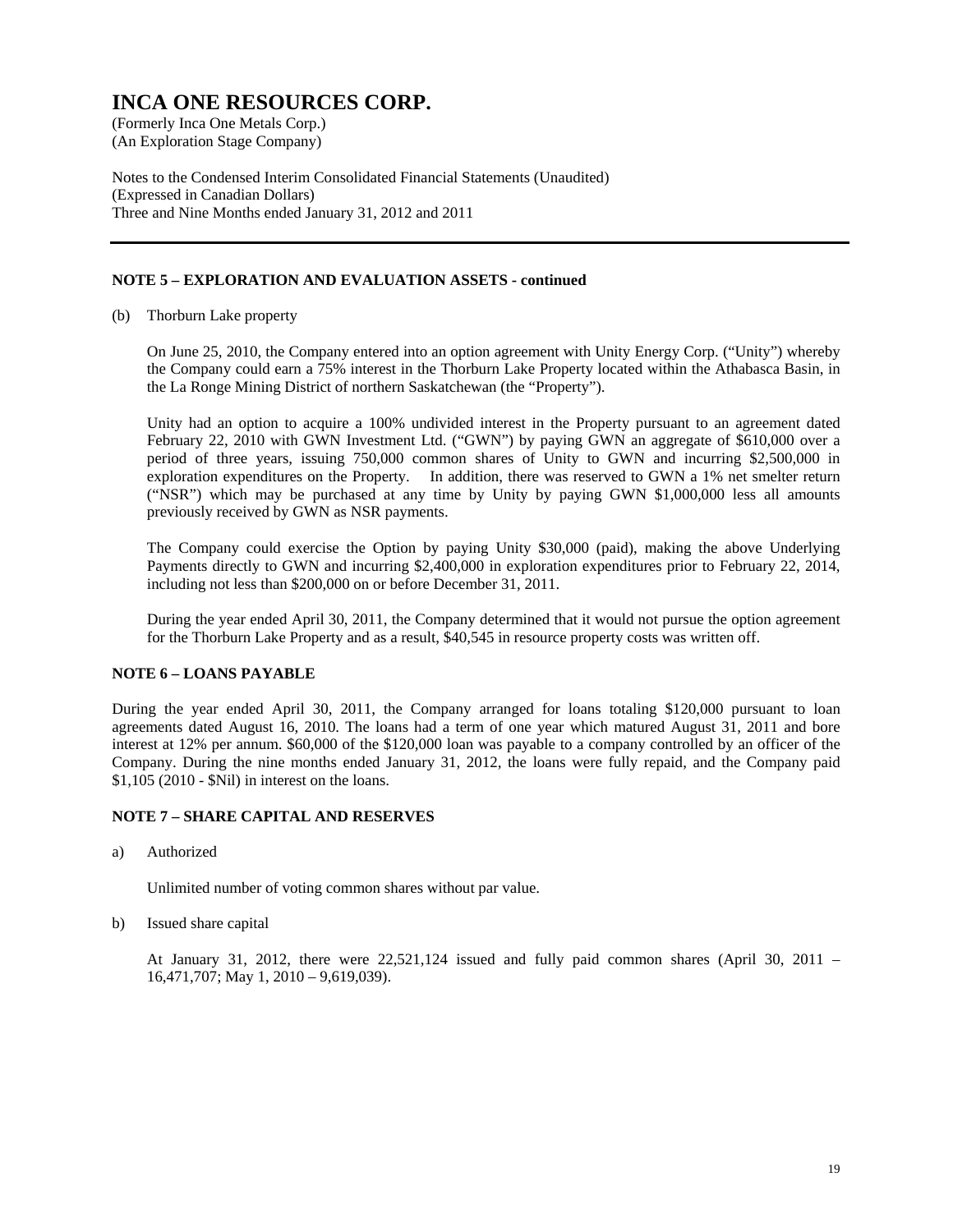(An Exploration Stage Company)

Notes to the Condensed Interim Consolidated Financial Statements (Unaudited) (Expressed in Canadian Dollars) Three and Nine Months ended January 31, 2012 and 2011

#### **NOTE 7 – SHARE CAPITAL AND RESERVES – continued**

c) Share issuances

During the nine months ended January 31, 2012, the Company completed a private placement of 5,000,000 units at \$0.40 per unit for gross proceeds of \$2,000,000. Each unit consisted of one common share and onehalf of one share purchase warrant. Each share purchase warrant entitles the holder to acquire one additional common share of the Company at \$0.75 per share expiring June 30, 2013. The warrants are subject to an acceleration provision whereby the warrant holders will be required to exercise their warrants within a period of 30 days if the Company's common shares close at or above \$1.00 per share for 10 consecutive trading days, otherwise the warrants will, if not exercised, expire at the end of such 30 day period. Share issuance costs with respect to the private placement totaled \$183,582, which included finders' fees of \$136,790, 87,750 common shares at a fair value of \$35,100 and regulatory expenses of \$11,692.

 During the nine months ended January 31, 2012, 751,667 common shares were issued for proceeds of \$93,958 on the exercise of 751,667 warrants at \$0.125 per share.

 During the year ended April 30, 2011, the Company completed a private placement of 805,001 units at \$0.09 per unit for gross proceeds of \$72,450. Each unit consisted of one common share and one common share purchase warrant entitling its holder to acquire an additional common share at \$0.125 per share on or before May 27, 2011. Share issuance costs with respect to this private placement totaled \$19,147, which included 80,500 common shares at a fair value of \$7,245 and Legal fees of \$11,902.

 During the year ended April 30, 2011, 6,064,412 common shares were issued for gross proceeds of \$758,052 on the exercise of 6,064,412 warrants at \$0.125 per share.

 During the year ended April 30, 2011, 12,000 stock options at \$0.22 per share were exercised for total proceeds of \$2,640. A reclassification of \$2,448 from contributed surplus to share capital was recorded on the exercise of these options.

c) Escrow securities

As of January 31, 2012, the Company had 1,339,733 (April 30, 2011 – 1,674,666; May 1, 2010 - 109,246) common shares, 156,000 (April 30, 2011 – 195,000; May 1, 2010 - nil) stock options and nil (April 30, 2011 – nil; May 1, 2010 - nil) share purchase warrants held in escrow.

Pursuant to an escrow agreement dated July 7, 2010, 1,196,444 common shares of the Company were deposited in escrow in connection with the Company's Change of Business. In addition, a total of 260,000 stock options (120,000 at \$0.135 expiring February 18, 2015 and 140,000 at \$0.125 expiring April 17, 2015) and share purchase warrants to purchase up to 1,036,444 common shares of the Company at \$0.125 expiring April 28, 2011, were also subject to the escrow agreement. During the year ended April 30, 2011, 777,333 warrants were exercised and 777,333 common shares were deposited into escrow.

Under the escrow agreement, 10% of the escrowed securities were released from escrow following receipt of Exchange approval of the Change of Business. The remaining 90% of the securities will be released from escrow in increments of 15% every nine months thereafter over a period of thirty six months. In the event the Company becomes a Tier 1 issuer of the Exchange, the escrow release schedule will be accelerated to 18 months.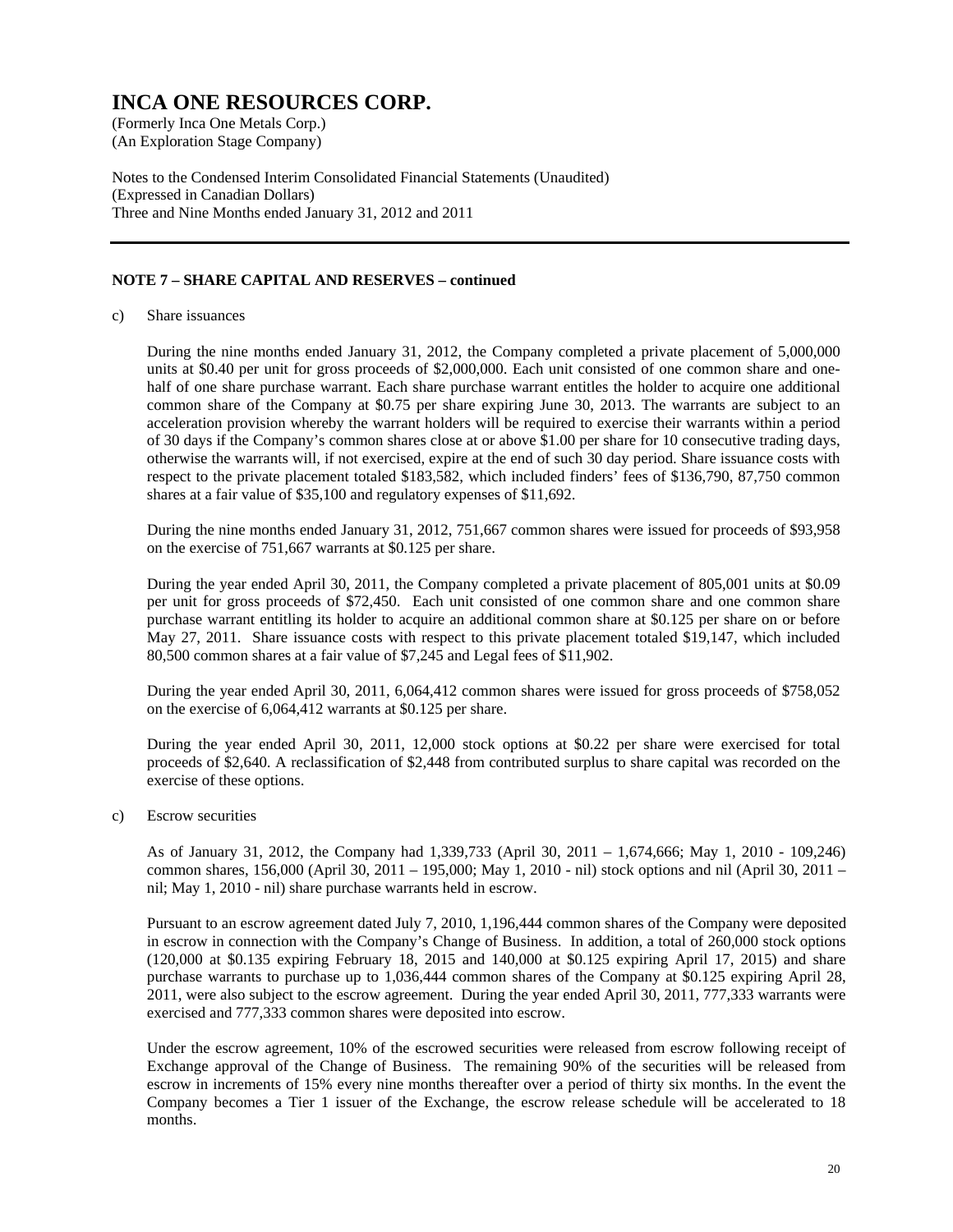(An Exploration Stage Company)

Notes to the Condensed Interim Consolidated Financial Statements (Unaudited) (Expressed in Canadian Dollars) Three and Nine Months ended January 31, 2012 and 2011

#### **NOTE 7 – SHARE CAPITAL AND RESERVES - continued**

c) Escrow securities - continued

On July 26, 2010, 109,246 common shares held in escrow pursuant to an escrow agreement dated January 10, 2007 were cancelled and returned to treasury.

|                           | <b>Shares</b> | <b>Stock Options</b> | Warrants   |
|---------------------------|---------------|----------------------|------------|
|                           | #             | #                    | #          |
| Balance, May 1, 2010      | 109,246       |                      |            |
| Cancelled                 | (109, 246)    |                      |            |
| Deposited                 | 1,196,444     | 260,000              | 1,036,444  |
| Warrants exercised        | 777,333       |                      | (777, 333) |
| Released                  | (299, 111)    | (65,000)             | (259, 111) |
| Balance, April 30, 2011   | 1,674,666     | 195,000              |            |
| Released                  | (334, 933)    | (39,000)             |            |
|                           |               |                      |            |
| Balance, January 31, 2012 | 1,339,733     | 156,000              |            |

A summary of the status of the escrow securities outstanding follows:

#### d) Stock options

The Company adopted an incentive stock option plan, which provides that the Board of Directors of the Company may from time to time, in its discretion, and in accordance with the Exchange requirements, grant to directors, officers, employees and consultants to the Company, non-transferable options to purchase common shares, provided that the number of common shares reserved for issuance will not exceed 10% of the issued and outstanding common shares of the Company. Stock options will be exercisable for a period of up to 10 years from the date of grant.

In connection with the foregoing, the number of common shares reserved for issuance to any individual director or officer will not exceed five percent (5%) of the issued and outstanding common shares and the number of common shares reserved for issuance to all consultants will not exceed two percent (2%) of the issued and outstanding common shares. Options may be exercised no later than 90 days following cessation of the optionee's position with the Company, provided that if the cessation of office, directorship, or consulting arrangement was by reason of death, the option may be exercised within a maximum period of twelve months after such death, subject to the expiry date of such option.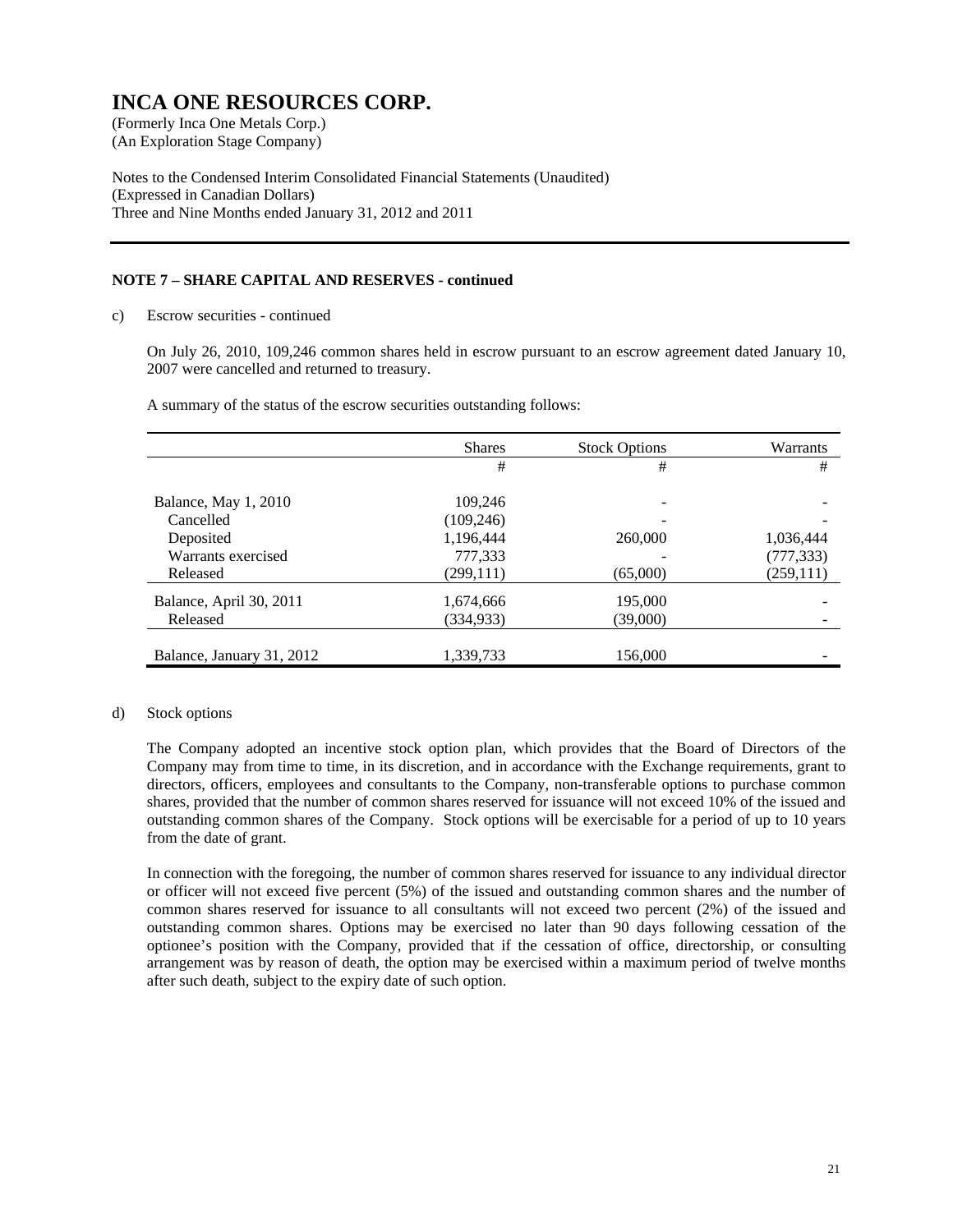(An Exploration Stage Company)

Notes to the Condensed Interim Consolidated Financial Statements (Unaudited) (Expressed in Canadian Dollars) Three and Nine Months ended January 31, 2012 and 2011

#### **NOTE 7 – SHARE CAPITAL AND RESERVES - continued**

d) Stock options - continued

A summary of the status of the options outstanding follows:

|                                              | Options                        | Weighted<br>Average<br><b>Exercise Price</b> |
|----------------------------------------------|--------------------------------|----------------------------------------------|
|                                              | #                              | \$.                                          |
| Balance, May 1, 2010<br>Granted<br>Exercised | 911,000<br>136,000<br>(12,000) | 0.128<br>0.220<br>(0.220)                    |
|                                              |                                |                                              |
| Balance, April 30, 2011<br>Granted           | 1,035,000<br>1,196,000         | 0.140<br>0.452                               |
| Balance, January 31, 2012                    | 2,231,000                      | 0.307                                        |

The following table summarizes the options outstanding and exercisable as at January 31, 2012:

|                          | Weighted<br>Average |          |                    |             |
|--------------------------|---------------------|----------|--------------------|-------------|
|                          | Remaining           | Exercise |                    | Options     |
| Options                  | Contractual Life    | Price    | <b>Expiry Date</b> | Exercisable |
| #                        |                     | \$       |                    | #           |
|                          |                     |          |                    |             |
| $311,000^{(1)}$          | 3.31 years          | 0.135    | February 18, 2015  | 311,000     |
| $600,000$ <sup>(1)</sup> | 3.44 years          | 0.125    | April 7, 2015      | 600,000     |
| 124,000                  | 9.01 years          | 0.220    | September 23, 2020 | 124,000     |
| 376,000                  | 9.54 years          | 0.500    | May 13, 2021       | 188,000     |
| 820,000                  | 9.73 years          | 0.430    | July 21, 2021      | 485,000     |
| 2,231,000                | $7.07$ years        | 0.307    |                    | 1,708,000   |

 $(1)$  Of these options, 72,000 and 84,000 are held in escrow respectively (Note 7(d)).

During the nine months ended January 31, 2012, the Company recognized share-based compensation expense of \$335,558 (2011 - \$27,739) for stock options granted and vested during the period.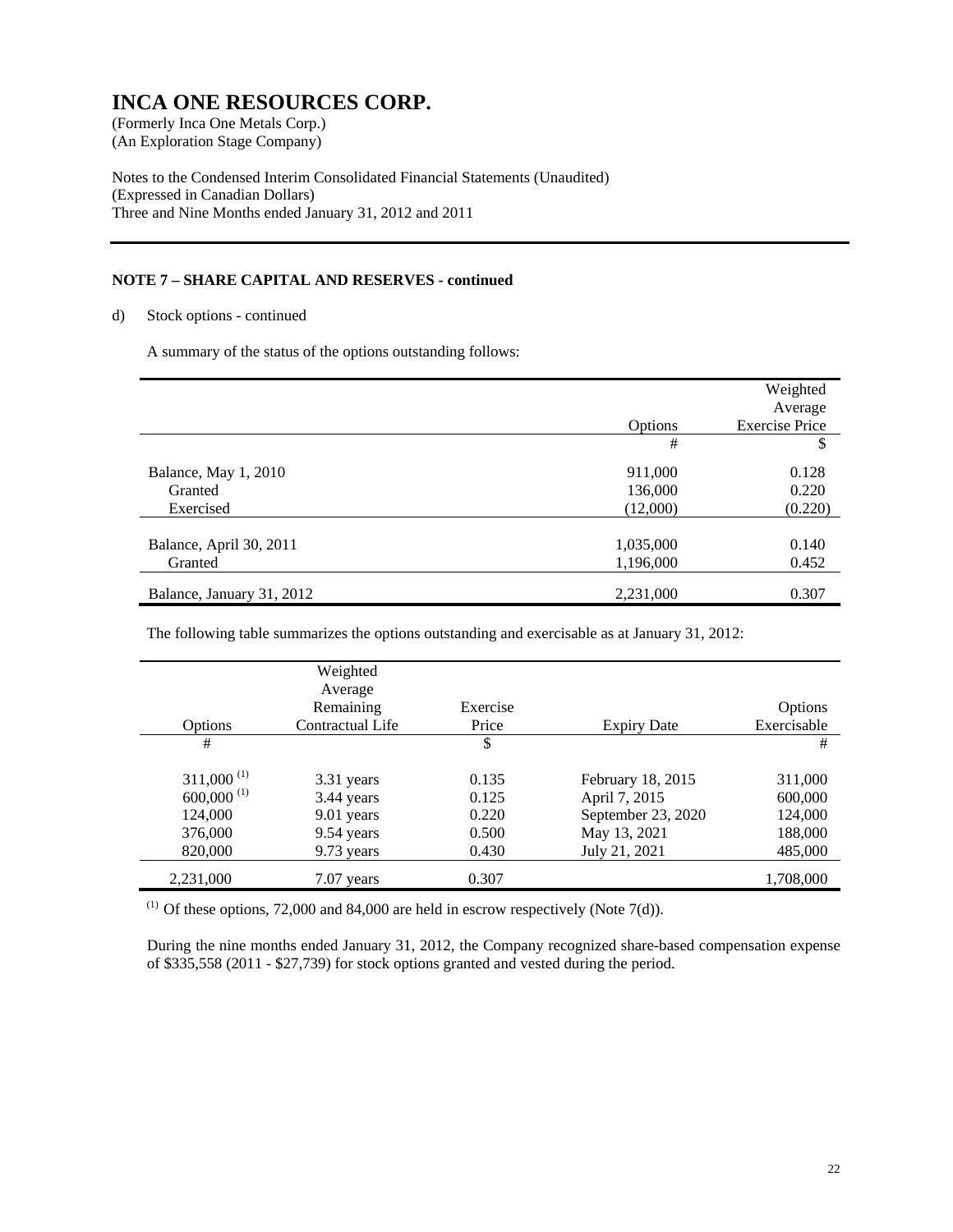(An Exploration Stage Company)

Notes to the Condensed Interim Consolidated Financial Statements (Unaudited) (Expressed in Canadian Dollars) Three and Nine Months ended January 31, 2012 and 2011

#### **NOTE 7 – SHARE CAPITAL AND RESERVES - continued**

d) Stock options - continued

The fair value of stock options was estimated using the Black-Scholes options pricing model with the following weighted average assumptions:

|                                  | 2012       | 2011    |
|----------------------------------|------------|---------|
| Risk-free annual interest rate   | 1.94%      | 1.44%   |
| Expected annual dividend yield   | $0\%$      | 0%      |
| Expected stock price volatility  | 194.17%    | 225%    |
| Average expected life of options | 5.47 years | 3 years |

The weighted average fair value of stock options granted during the nine months ended January 31, 2012 was \$0.36 (2011- \$0.20) per option.

#### e) Warrants

Each whole warrant entitles the holder to purchase one common share of the Company. A summary of the status of the warrants outstanding follows:

|                           | Warrants    | Weighted<br>Average<br><b>Exercise Price</b> |
|---------------------------|-------------|----------------------------------------------|
|                           | #           | \$                                           |
| Balance, May 1, 2010      | 7,396,430   | 0.370                                        |
| <b>Issued</b>             | 805,001     | 0.125                                        |
| Exercised                 | (6,064,412) | 0.125                                        |
|                           |             |                                              |
| Balance, April 30, 2011   | 2,137,019   | 0.965                                        |
| <b>Issued</b>             | 2,500,000   | 0.750                                        |
| Expired                   | (125,000)   | 2.000                                        |
| Exercised                 | (751, 667)  | 0.125                                        |
|                           |             |                                              |
| Balance, January 31, 2012 | 3,760,352   | 0.956                                        |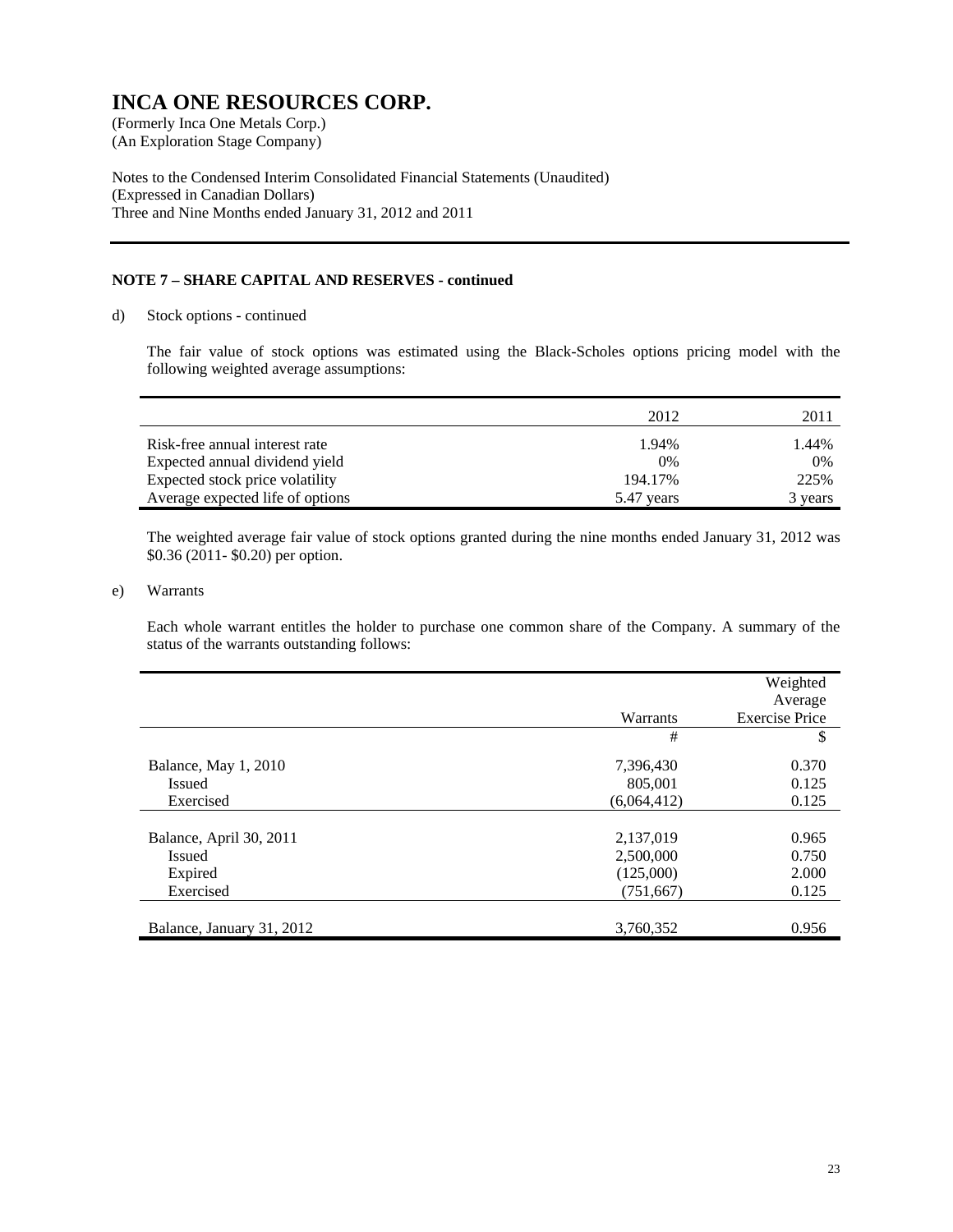(An Exploration Stage Company)

Notes to the Condensed Interim Consolidated Financial Statements (Unaudited) (Expressed in Canadian Dollars) Three and Nine Months ended January 31, 2012 and 2011

#### **NOTE 7 – SHARE CAPITAL AND RESERVES - continued**

#### e) Warrants - continued

The following table summarizes the share purchase warrants outstanding at January 31, 2012:

|           | Weighted         |          |                    |
|-----------|------------------|----------|--------------------|
|           | Average          |          |                    |
|           | Remaining        | Exercise |                    |
| Warrants  | Contractual Life | Price    | <b>Expiry Date</b> |
| #         |                  | \$       |                    |
|           |                  |          |                    |
| 916,666   | $0.28$ years     | 1.500    | May 9, 2012        |
| 343,686   | 0.87 years       | 1.000    | December 12, 2012  |
| 2,500,000 | 1.42 years       | 0.750    | June 30, 2013      |
| 3,760,352 | $1.09$ years     | 0.956    |                    |

#### f) Loss per share

|                                                          |            |                                                                                                                                                          | Nine months ended January 31, |            |  |  |
|----------------------------------------------------------|------------|----------------------------------------------------------------------------------------------------------------------------------------------------------|-------------------------------|------------|--|--|
|                                                          | 2012       | Three months ended January 31,<br>2011<br>2012<br>2011<br>\$<br>S<br>S<br>S<br>0.04<br>0.02<br>0.01<br>140,893<br>849,084<br>240,668<br>#<br>#<br>#<br># |                               |            |  |  |
|                                                          |            |                                                                                                                                                          |                               |            |  |  |
| Loss per share - basic and diluted                       | 0.01       |                                                                                                                                                          |                               |            |  |  |
| Net loss for the period                                  | 216,339    |                                                                                                                                                          |                               |            |  |  |
|                                                          |            |                                                                                                                                                          |                               |            |  |  |
| Weighted average number of<br>shares - basic and diluted | 22,521,124 | 10,572,349                                                                                                                                               | 21,282,006                    | 10,429,665 |  |  |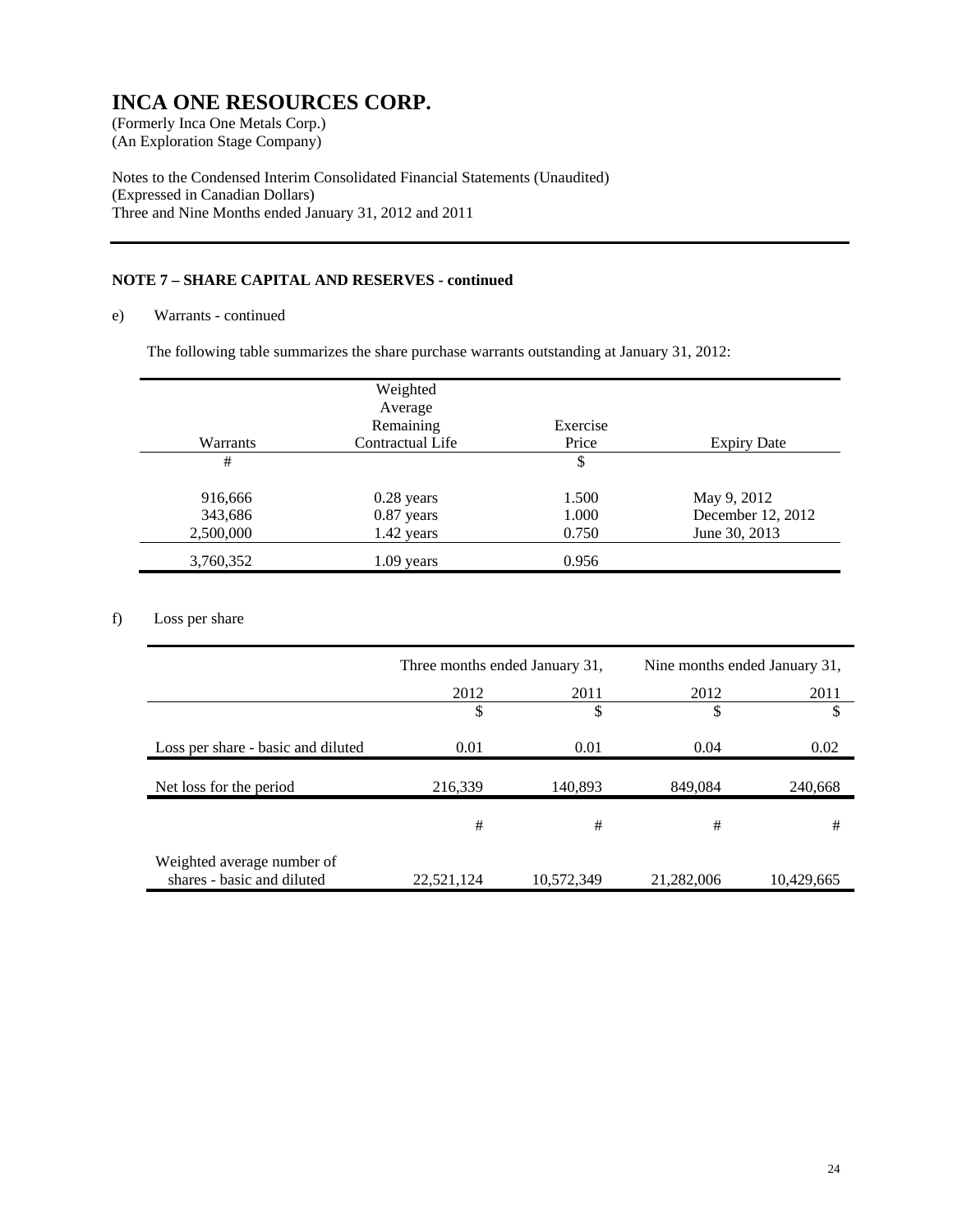(An Exploration Stage Company)

Notes to the Condensed Interim Consolidated Financial Statements (Unaudited) (Expressed in Canadian Dollars) Three and Nine Months ended January 31, 2012 and 2011

#### **NOTE 8 – RELATED PARTY TRANSACTIONS**

(a) Related party transactions

The Company incurred the following transactions with companies that are controlled by an officer of the Company and with companies having a director and an officer in common:

|                                     | Three months ended January 31, |        | Nine months ended January 31, |        |  |
|-------------------------------------|--------------------------------|--------|-------------------------------|--------|--|
|                                     | 2012                           | 2011   | 2012                          | 2011   |  |
|                                     |                                |        |                               |        |  |
| Office, rent and administration     | 24,900                         | 9,900  | 64,700                        | 23,100 |  |
| Legal fees and share issuance costs | 1,452                          | 52     | 17,634                        | 28,495 |  |
| Interest paid                       |                                | 1,815  | 493                           | 3,317  |  |
|                                     | 26,352                         | 11,767 | 82,827                        | 54,912 |  |

#### (b) Compensation of key management personnel

The Company's key management personnel has authority and responsibility for planning, directing and controlling the activities of the Company and consists of its Directors, Chief Executive Officer and Chief Financial Officer.

|                                  | Three months ended January 31, |        | Nine months ended January 31, |        |  |  |
|----------------------------------|--------------------------------|--------|-------------------------------|--------|--|--|
|                                  | 2012                           | 2011   | 2012                          | 2011   |  |  |
|                                  |                                | S      |                               |        |  |  |
| Short-term benefits - management |                                |        |                               |        |  |  |
| fees                             | 31,500                         | 12,000 | 73,500                        | 19,500 |  |  |
| Share-based compensation         | 23,725                         |        | 173,375                       |        |  |  |
|                                  | 47.725                         | 12,000 | 239,375                       | 19,500 |  |  |

#### (c) Related party balances

The following related party amounts were included in *(i)* accounts payable and accrued liabilities and *(ii)* prepaid expenses and deposits:

|                                                   | January 31, | April 30, | May $1$ , |
|---------------------------------------------------|-------------|-----------|-----------|
|                                                   | 2012        | 2011      | 2010      |
|                                                   |             |           |           |
| Director and officer of the Company $(i)$         | 14.856      |           |           |
| Companies controlled by a director and an officer |             |           |           |
| of the Company $(i)$                              |             | 13,630    | 9,800     |
| Company having an officer in common $(ii)$        | 1.200       | 1.200     |           |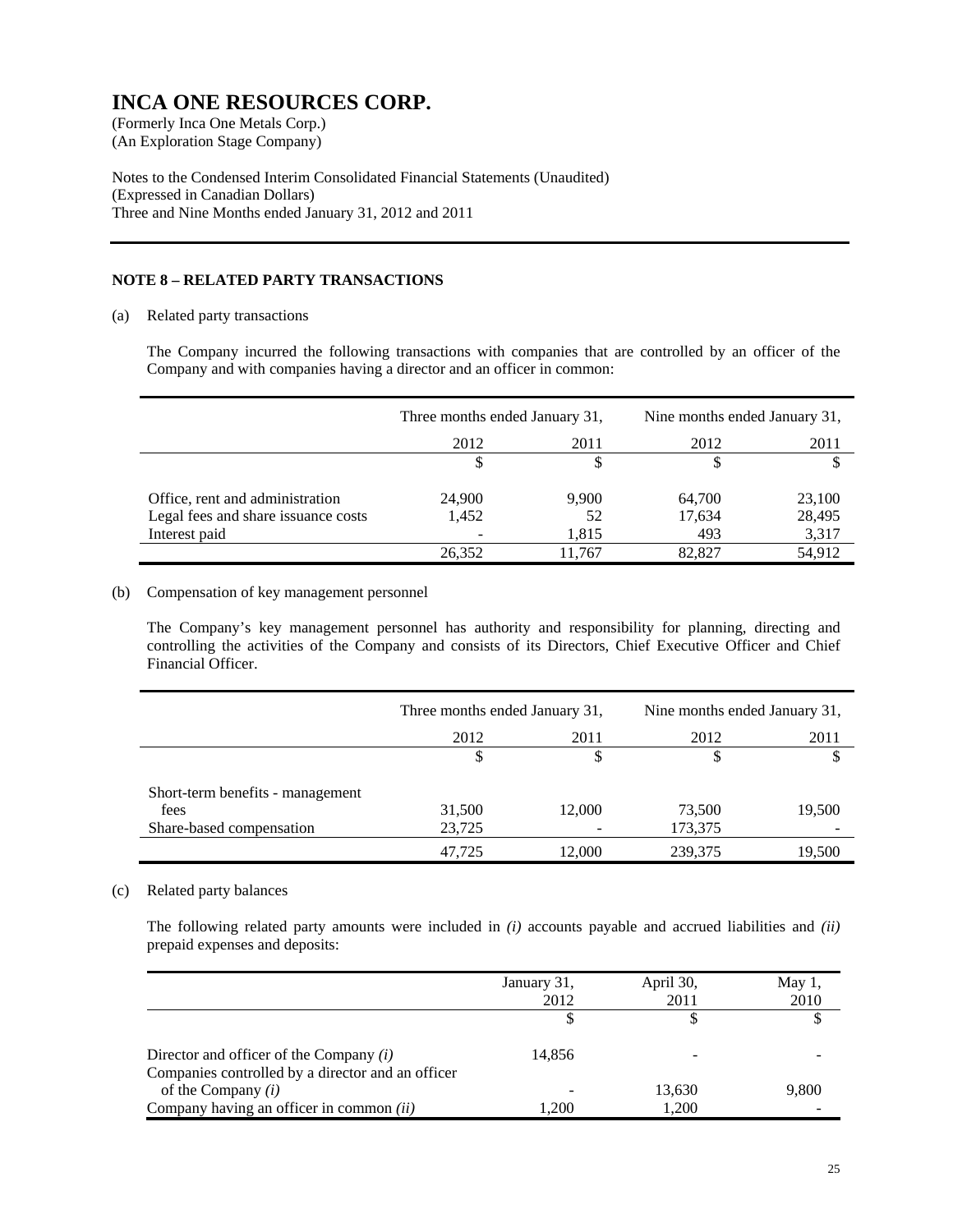(An Exploration Stage Company)

Notes to the Condensed Interim Consolidated Financial Statements (Unaudited) (Expressed in Canadian Dollars) Three and Nine Months ended January 31, 2012 and 2011

#### **NOTE 8 – RELATED PARTY TRANSACTIONS – continued**

These transactions are in the normal course of operations and are measured at the fair value amount of consideration established and agreed to by the related parties. Any amounts due to related parties are unsecured, non-interest bearing and have no specific repayment terms.

#### **NOTE 9 – SEGMENTED INFORMATION**

The Company operated in the following geographic segments at January 31, 2012, April 30, 2011 and May 1, 2010:

| <b>January 31, 2012</b>           | Canada    | Peru    | Total     |
|-----------------------------------|-----------|---------|-----------|
|                                   | \$        | \$      | \$        |
|                                   |           |         |           |
| Current assets                    | 1,172,412 | 71,019  | 1,243,431 |
| Equipment                         | 2,607     | 17,399  | 20,006    |
| Exploration and evaluation assets | 740,116   | 265,038 | 1,105,154 |
|                                   | 1,915,135 | 353,456 | 2,268,591 |
|                                   |           |         |           |
| April 30, 2011                    | Canada    | Peru    | Total     |
|                                   | \$        | \$      | \$        |
| Current assets                    | 746,355   |         | 746,355   |
| Equipment                         | 2,321     |         | 2,321     |
| Exploration and evaluation assets | 158,097   |         | 158,097   |
|                                   | 906,773   |         | 906,773   |
|                                   |           |         |           |
| May 1, 2010                       | Canada    | Peru    | Total     |
|                                   | \$        | \$      | \$        |
| Current assets                    | 392,212   |         | 392,212   |

#### **NOTE 10 – CONVERSION TO IFRS**

The Company adopted IFRS on May 1, 2011, with the transition date of May 1, 2010 representing the Company's opening IFRS balance sheet. As required by IFRS 1, *First-time Adoption of IFRS*, the Company will apply the IFRS in effect as at April 30, 2012 on a full retrospective basis, except where permitted or required under an IFRS 1 exemption.

On adoption of IFRS 1, the Company elected to apply the following exemptions:

IFRS 2 "Share-based Payment" has not been applied to equity instruments that were granted on or before November 7, 2002, or equity instruments that were granted subsequent to November 7, 2002 and vested before the later of the date of transition to IFRS and January 1, 2005. The Company has elected not to apply IFRS 2 to awards that vested prior to May 1, 2010 (date of transition date to IFRS), which have been accounted for in accordance with GAAP.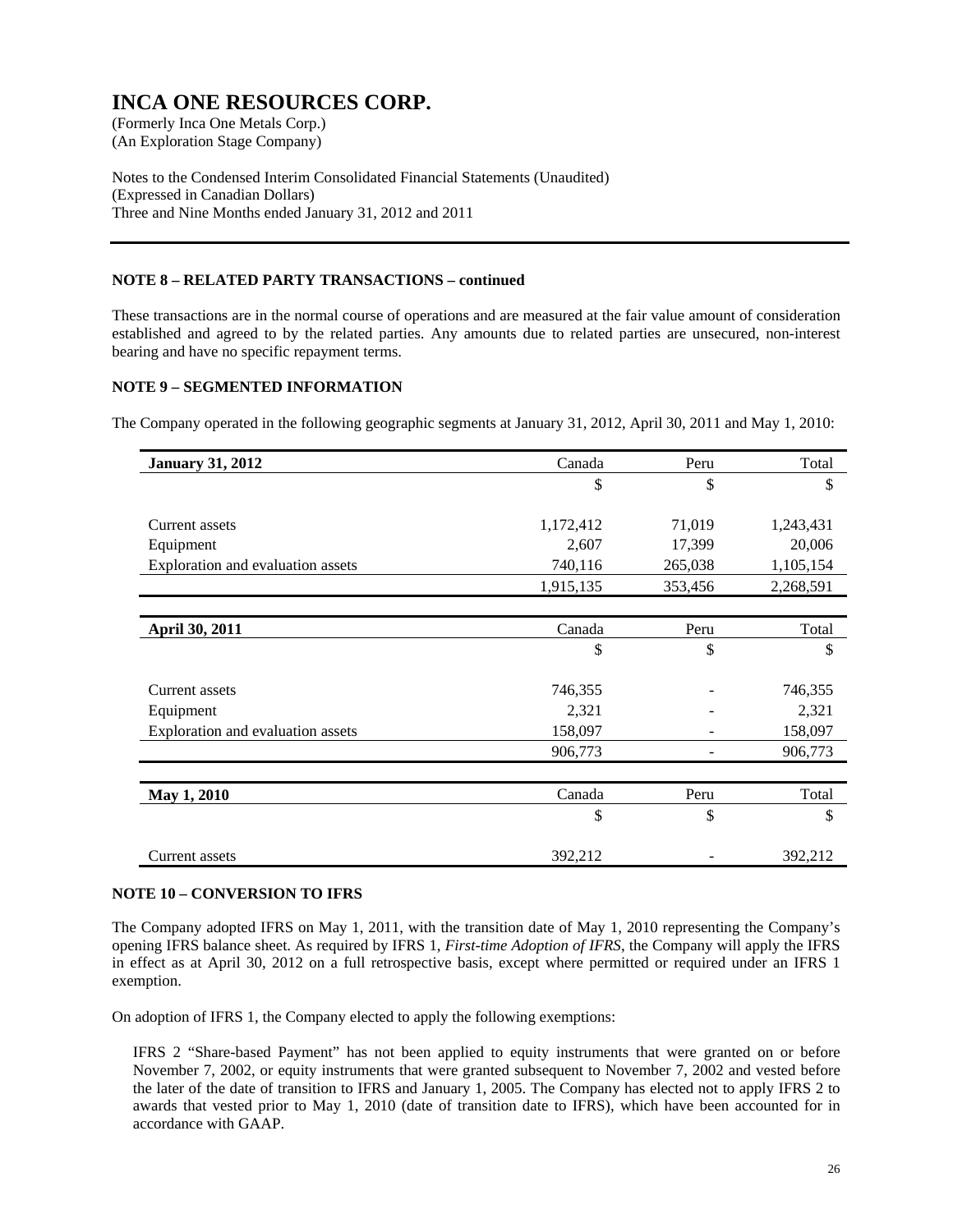(An Exploration Stage Company)

Notes to the Condensed Interim Consolidated Financial Statements (Unaudited) (Expressed in Canadian Dollars) Three and Nine Months ended January 31, 2012 and 2011

#### **NOTE 10 – CONVERSION TO IFRS - continued**

IFRS 1 also outlines specific guidelines that a first-time adopter must adhere to under certain circumstances. The Company has applied the following guidelines to its opening balance sheet dated May 1, 2010:

Estimates - In accordance with IFRS 1, an entity's estimates under IFRS at the date of transition to IFRS must be consistent with estimates made for the same date under previous GAAP, unless there is objective evidence that those estimates were in error. The Company's IFRS estimates as at May 1, 2010 were consistent with its previous estimates under GAAP for the same date.

In preparing its IFRS condensed consolidated financial statements, the Company has adjusted amounts reported previously in financial statements prepared in accordance with GAAP. An explanation of how the transition from previous GAAP to IFRS affected the Company's financial position and results is set out in the following notes and accompanying tables.

#### (a) Reserves

Under GAAP, amounts recorded in relation to the fair value of stock options granted and warrants issued were recorded to contributed surplus. Under IFRS, these amounts have been reclassified within equity as either stock option or warrant reserves.

(b) Share-based payments

Under GAAP, the Company recognized an expense related to share-based payments on a straight-line basis through the date of full vesting and did not incorporate a forfeiture multiple on the grant date. Under IFRS, the Company is required to recognize the expense over the individual vesting periods for the graded vesting awards and estimate a forfeiture rate.

The Company has elected not to retrospectively apply IFRS 2 to equity instruments that were granted and had vested before the transition date. As a result of applying this exemption, the Company will apply the provision of IFRS 2 only to all outstanding equity instruments that were unvested as at May 1, 2010. As at May 1, 2010, all stock options granted were fully vested and no fair value adjustment was made.

(c) Forfeited or expired options and warrants

Under GAAP, the Company's policy was to leave the value recorded for forfeited or expired unexercised stock options and warrants in contributed surplus.

On transition to IFRS, the Company elected to change its accounting policy for the treatment of forfeited or expired unexercised options and warrants whereby amounts recorded for forfeited or expired unexercised stock options and warrants are transferred to deficit or share capital, respectively.

Accordingly, upon conversion to IFRS, the value assigned to forfeited options of \$131,460 had been reclassified from reserves to deficit as at April 30, 2011, January 31, 2011 and May 1, 2010.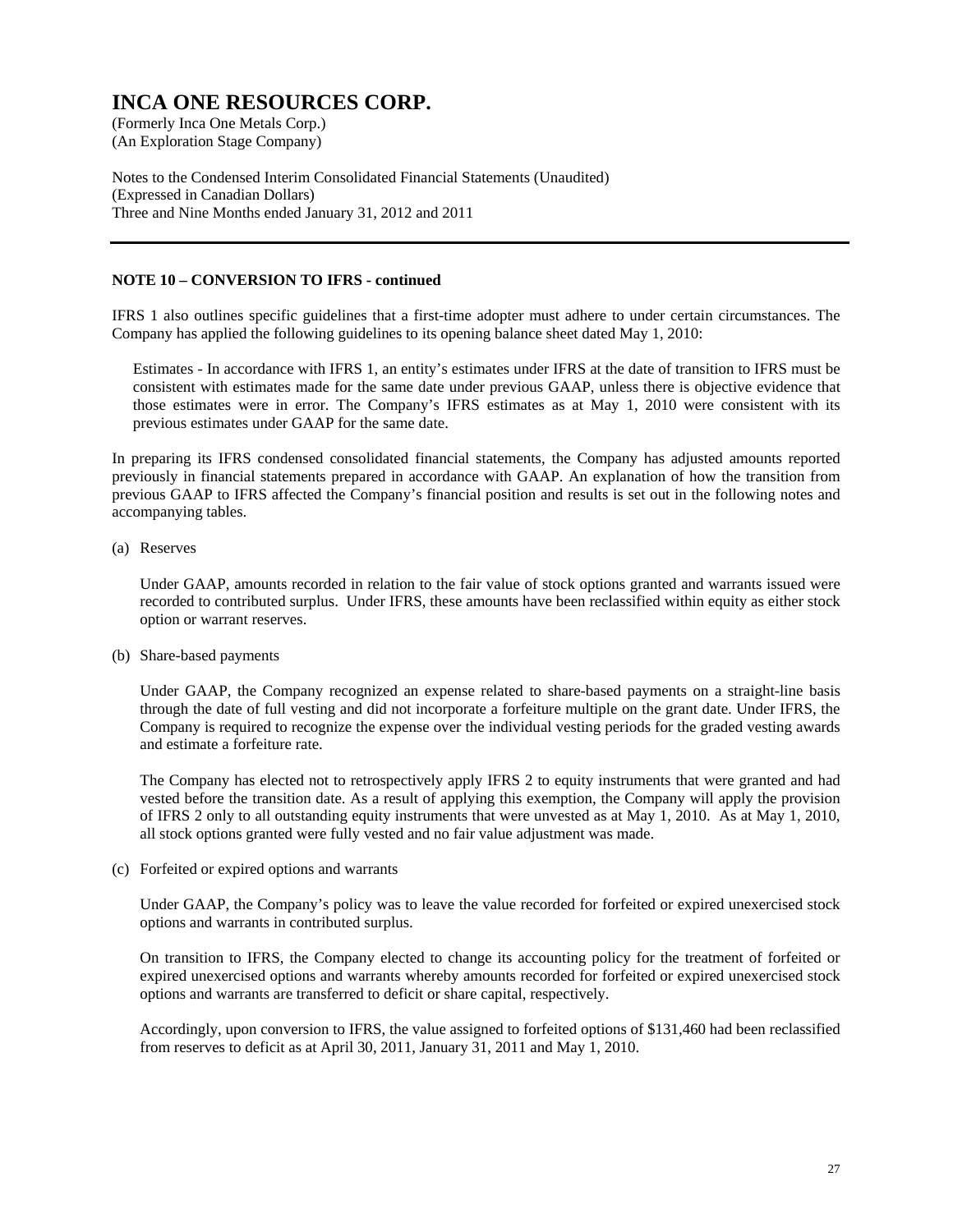### **INCA ONE RESOURCES CORP.**

(Formerly Inca One Metals Corp.) (An Exploration Stage Company)

Notes to the Condensed Interim Consolidated Financial Statements (Unaudited) (Expressed in Canadian Dollars) Three and Nine Months ended January 31, 2012 and 2011

#### **NOTE 10 – CONVERSION TO IFRS - Continued**

#### **IFRS Reconciliation of Statements of Financial Position**

|                                         | As at May 1, 2010 |                          |                                    |                |         | As at January 31, 2011             |             |         | As at April 30, 2011               |             |  |
|-----------------------------------------|-------------------|--------------------------|------------------------------------|----------------|---------|------------------------------------|-------------|---------|------------------------------------|-------------|--|
|                                         | Note              | GAAP                     | Effect of<br>Conversion<br>to IFRS | <b>IFRS</b>    | GAAP    | Effect of<br>Conversion<br>to IFRS | <b>IFRS</b> | GAAP    | Effect of<br>Conversion<br>to IFRS | <b>IFRS</b> |  |
|                                         |                   | \$                       | \$                                 | \$             | \$      | \$                                 |             | \$      | \$                                 |             |  |
| <b>Assets</b>                           |                   |                          |                                    |                |         |                                    |             |         |                                    |             |  |
| Current:                                |                   |                          |                                    |                |         |                                    |             |         |                                    |             |  |
| Cash and cash equivalents               |                   | 163,483                  | $\overline{\phantom{a}}$           | 163,483        | 256,923 | $\overline{\phantom{a}}$           | 256,923     | 700,853 |                                    | 700,853     |  |
| Receivables                             |                   | 228,729                  | $\overline{\phantom{a}}$           | 228,729        | 33,681  | $\overline{\phantom{a}}$           | 33,681      | 44,302  |                                    | 44,302      |  |
| Prepaid expenses and<br>deposits        |                   |                          | $\overline{\phantom{0}}$           | $\blacksquare$ | 1,200   | $\overline{\phantom{a}}$           | 1,200       | 1,200   | $\overline{\phantom{a}}$           | 1,200       |  |
| Deferred costs                          |                   |                          |                                    |                |         | $\overline{\phantom{a}}$           |             |         | $\overline{\phantom{a}}$           |             |  |
|                                         |                   | 392,212                  |                                    | 392,212        | 291,804 | $\overline{\phantom{a}}$           | 291,804     | 746,355 | $\overline{\phantom{0}}$           | 746,355     |  |
| Equipment<br>Exploration and evaluation |                   |                          |                                    | $\blacksquare$ | 2,424   | $\overline{\phantom{a}}$           | 2,424       | 2,321   | $\overline{\phantom{a}}$           | 2,321       |  |
| assets                                  |                   | $\overline{\phantom{a}}$ | $\overline{\phantom{0}}$           | $\sim$         | 67,188  | $\overline{\phantom{a}}$           | 67,188      | 158,097 | $\overline{\phantom{0}}$           | 158,097     |  |
|                                         |                   | $\overline{\phantom{a}}$ | $\overline{\phantom{a}}$           | $\blacksquare$ | 69,612  |                                    | 69,612      | 160,418 | $\overline{\phantom{0}}$           | 160,418     |  |
|                                         |                   | 392,212                  | $\overline{\phantom{a}}$           | 392,212        | 361,416 | $\overline{\phantom{a}}$           | 361,416     | 906,773 |                                    | 906,773     |  |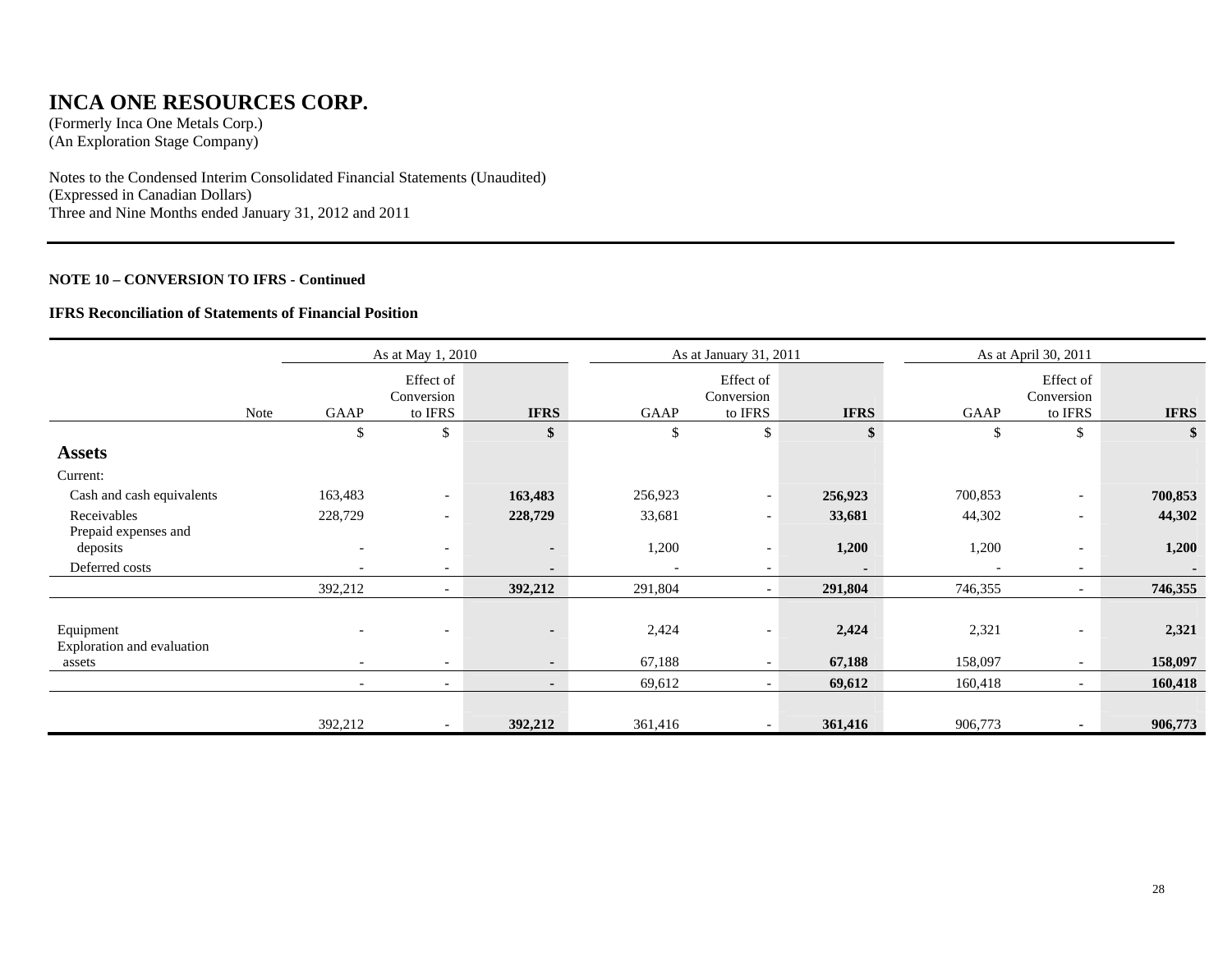### **INCA ONE RESOURCES CORP.**

(Formerly Inca One Metals Corp.) (An Exploration Stage Company)

Notes to the Condensed Interim Consolidated Financial Statements (Unaudited) (Expressed in Canadian Dollars) Three and Nine Months ended January 31, 2012 and 2011

#### **NOTE 10 – CONVERSION TO IFRS -continued**

#### **IFRS Reconciliation of Statements of Financial Position - continued**

|                                                        | As at May 1, 2010 |                          |                                    |             |             | As at January 31, 2011             |             | As at April 30, 2011 |                                    |             |
|--------------------------------------------------------|-------------------|--------------------------|------------------------------------|-------------|-------------|------------------------------------|-------------|----------------------|------------------------------------|-------------|
|                                                        | Note              | GAAP                     | Effect of<br>Conversion<br>to IFRS | <b>IFRS</b> | GAAP        | Effect of<br>Conversion<br>to IFRS | <b>IFRS</b> | GAAP                 | Effect of<br>Conversion<br>to IFRS | <b>IFRS</b> |
|                                                        |                   | \$                       | \$                                 | \$          | \$          | \$                                 | \$          | \$                   | \$                                 | \$          |
| <b>Liabilities</b><br>Current:<br>Accounts payable and |                   |                          |                                    |             |             |                                    |             |                      |                                    |             |
| accrued liabilities                                    |                   | 54,830                   |                                    | 54,830      | 16,540      | $\overline{\phantom{a}}$           | 16,540      | 71,658               | $\overline{\phantom{a}}$           | 71,658      |
| Loans payable                                          |                   | $\blacksquare$           | $\overline{\phantom{a}}$           |             | 120,000     | $\overline{\phantom{a}}$           | 120,000     | 120,000              | $\overline{\phantom{0}}$           | 120,000     |
|                                                        |                   | 54,830                   | $\overline{\phantom{a}}$           | 54,830      | 136,540     |                                    | 136,540     | 191,658              | $\sim$                             | 191,658     |
| <b>Shareholders' Equity</b>                            |                   |                          |                                    |             |             |                                    |             |                      |                                    |             |
| Share capital                                          |                   | 4,067,480                | $\overline{\phantom{a}}$           | 4,067,480   | 4,124,972   |                                    | 4,124,972   | 4,848,237            |                                    | 4,848,237   |
| Reserves                                               | (a)               | $\overline{\phantom{a}}$ | 448,745                            | 448,745     |             | 519,415                            | 519,415     | $\blacksquare$       | 516,967                            | 516,967     |
| Contributed surplus                                    | (a)(c)            | 580,205                  | (580, 205)                         |             | 650,875     | (650, 875)                         |             | 648,427              | (648, 427)                         |             |
| Deficit                                                | (c)               | (4,310,303)              | 131,460                            | (4,178,843) | (4,550,971) | 131,460                            | (4,419,511) | (4,781,549)          | 131,460                            | (4,650,089) |
|                                                        |                   | 337,382                  | $\overline{\phantom{a}}$           | 337,382     | 224,876     |                                    | 224,876     | 715,115              |                                    | 715,115     |
|                                                        |                   | 392,212                  | $\overline{\phantom{a}}$           | 392,212     | 361,416     | $\sim$                             | 361,416     | 906,773              | $\sim$                             | 906,773     |